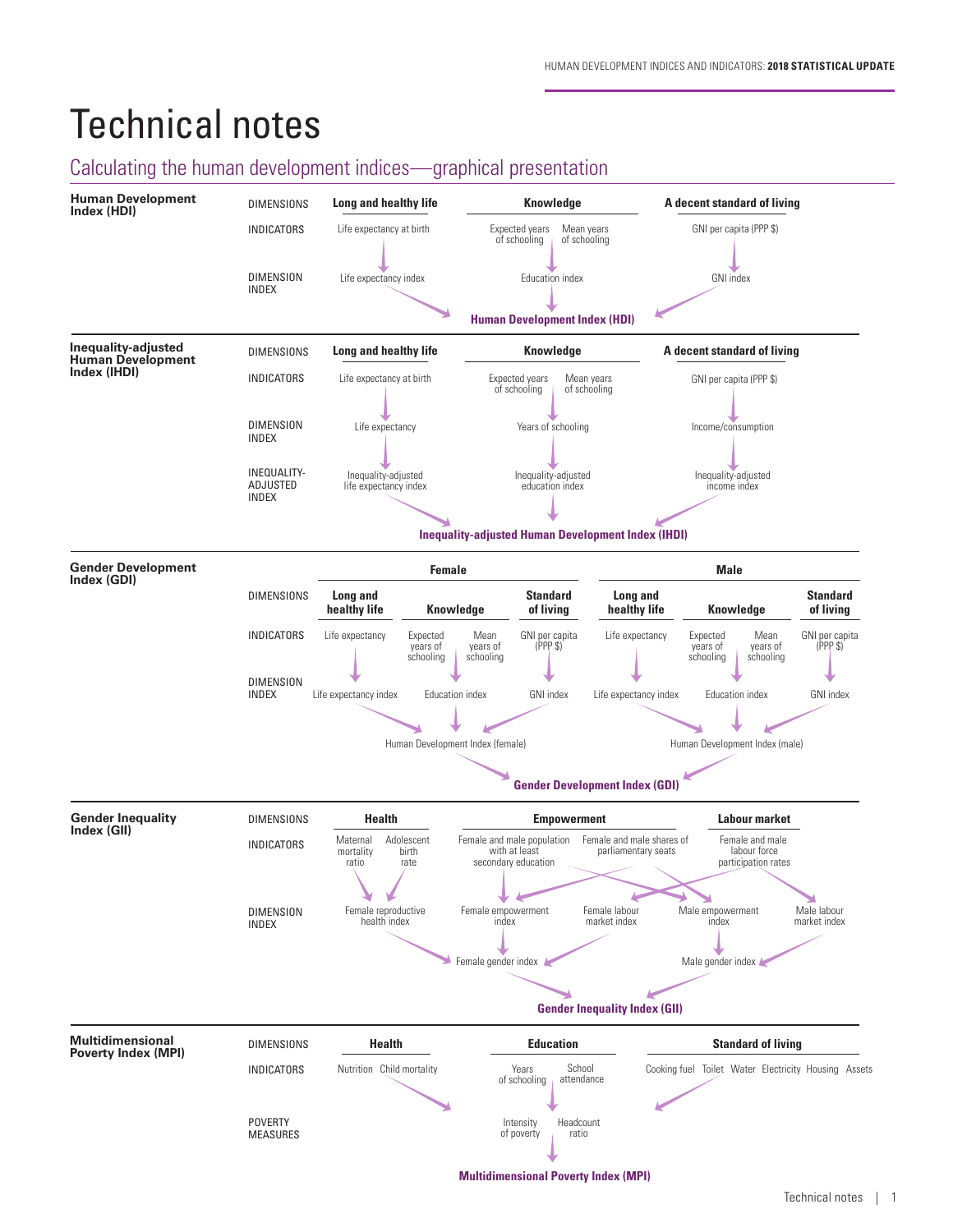The Human Development Index (HDI) is a summary measure of achievements in three key dimensions of human development: a long and healthy life, access to knowledge and a decent standard of living. The HDI is the geometric mean of normalized indices for each of the three dimensions.

# Data sources

- Life expectancy at birth: UNDESA (2017).
- Expected years of schooling: UNESCO Institute for Statistics (2018), ICF Macro Demographic and Health Surveys, United Nations Children's Fund (UNICEF) Multiple Indicator Cluster Surveys and OECD (2017).
- Mean years of schooling: UNESCO Institute for Statistics (2018), Barro and Lee (2016), ICF Macro Demographic and Health Surveys, UNICEF Multiple Indicator Cluster Surveys and OECD (2017).
- GNI per capita: World Bank (2018), IMF (2018) and United Nations Statistics Division (2018).

# Steps to calculate the Human Development Index

There are two steps to calculating the HDI.

#### Step 1. Creating the dimension indices

Minimum and maximum values (goalposts) are set in order to transform the indicators expressed in different units into indices between 0 and 1. These goalposts act as the "natural zeros" and "aspirational targets," respectively, from which component indicators are standardized (see equation 1 below). They are set at the following values:

| <b>Dimension</b>   | <b>Indicator</b>                               | <b>Minimum</b> | <b>Maximum</b> |
|--------------------|------------------------------------------------|----------------|----------------|
| <b>Health</b>      | Life expectancy (years)                        | 20             | 85             |
| Education          | Expected years of schooling (years)            |                | 18             |
|                    | Mean years of schooling (years)                |                | 15             |
| Standard of living | Gross national income per capita (2011 PPP \$) | 100            | 75,000         |

The justification for placing the natural zero for life expectancy at 20 years is based on historical evidence that no country in the 20th century had a life expectancy of less than 20 years (Maddison, 2010; Oeppen and Vaupel, 2002; Riley, 2005). Maximum life expectancy is set at 85, a realistic aspirational target for many countries over the last 30 years. Due to constantly improving living conditions and medical advances, life expectancy has already come very close to 85 years in several economies: Hong Kong, China (Special Administrative Region) (84.1 years) and Japan (83.9 years).

Societies can subsist without formal education, justifying the education minimum of 0 years. The maximum for expected years of schooling, 18, is equivalent to achieving a master's degree in most countries. The maximum for mean years of schooling, 15, is the projected maximum of this indicator for 2025.

The low minimum value for gross national income (GNI) per capita, \$100, is justified by the considerable amount of unmeasured subsistence and nonmarket production in economies close to the minimum, which is not captured in the official data. The maximum is set at \$75,000 per capita. Kahneman and Deaton (2010) have shown that there is virtually no gain in human development and well-being from annual income per capita above \$75,000. Currently, only four countries (Brunei Darussalam, Liechtenstein, Qatar and Singapore) exceed the \$75,000 income per capita ceiling.

Having defined the minimum and maximum values, the dimension indices are calculated as:

Dimension index = 
$$
\frac{\text{actual value} - \text{minimum value}}{\text{maximum value} - \text{minimum value}}
$$
. (1)

For the education dimension, equation 1 is first applied to each of the two indicators, and then the arithmetic mean of the two resulting indices is taken. Using the arithmetic mean allows perfect substitutability between mean years of schooling and expected years of schooling. Many developing countries have low school attainment among adults but are eager to achieve universal primary and secondary school enrolment.

Because each dimension index is a proxy for capabilities in the corresponding dimension, the transformation function from income to capabilities is likely to be concave (Anand and Sen 2000)—that is, each additional dollar of income has a smaller effect on expanding capabilities. Thus for income, the natural logarithm of the actual, minimum and maximum values is used.

## Step 2. Aggregating the dimensional indices to produce the Human Development Index

The HDI is the geometric mean of the three dimensional indices:

$$
HDI = (I_{Health} \cdot I_{Education} \cdot I_{Income}) \frac{1}{3}
$$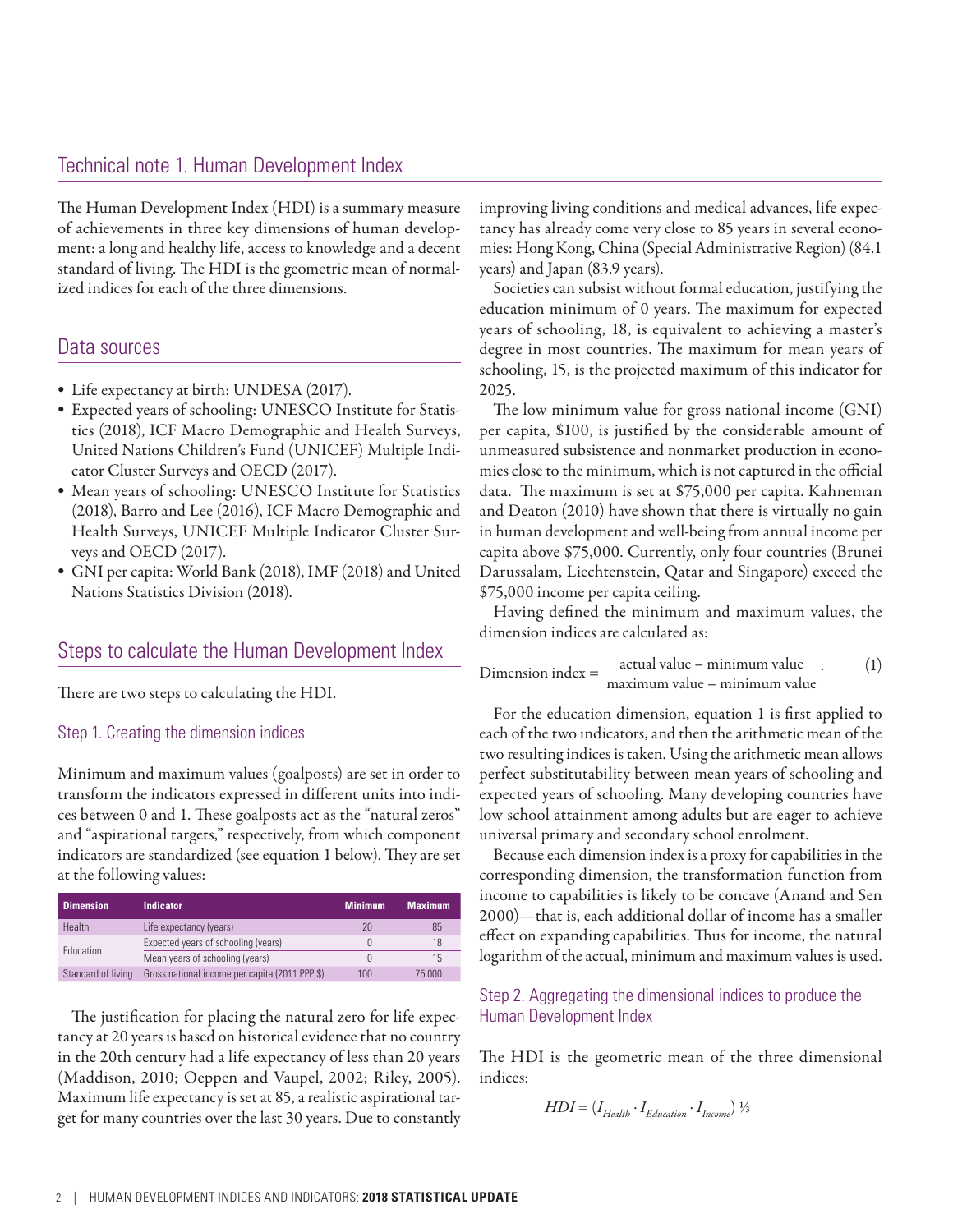#### *Example: Egypt*

| Indicator                                      | <b>Value</b> |  |
|------------------------------------------------|--------------|--|
| Life expectancy at birth (years)               | 717          |  |
| Expected years of schooling (years)            | 13.1         |  |
| Mean years of schooling (years)                | 72           |  |
| Gross national income per capita (2011 PPP \$) | 10.355       |  |

Note: Values are rounded.

Health index = 
$$
\frac{71.661 - 20}{85 - 20} = 0.7948
$$

Expected years of schooling index  $=$   $\frac{13.0898 - 0}{18 - 0} = 0.7272$ 

Mean years of schooling index  $=$   $\frac{7.218 - 0}{15 - 0} = 0.4812$ 

$$
Equcation index = \frac{0.4812 + 0.7272}{2} = 0.6042
$$

Income index =  $\frac{\ln(10,355) - \ln(100)}{\ln(75,000) - \ln(100)} = 0.7009$ 

Human Development Index =  $(0.7948 \cdot 0.6042 \cdot 0.7009)^{1/3} = 0.696$ 

# Methodology used to express income

The World Bank's 2018 World Development Indicators database contains estimates of GNI per capita in constant 2011 purchasing power parity (PPP) terms for many countries. For countries missing this indicator (entirely or partly), the Human Development Report Office (HDRO) calculates it by converting GNI per capita from current to constant terms using two steps. First, the value of GNI per capita in current terms is converted into PPP terms for the base year (2011). Second, a time series of GNI per capita in constant 2011 PPP terms is constructed by applying the real growth rates to the GNI per capita in PPP terms for the base year. The real growth rate is implied by the ratio of the nominal growth of GNI per capita in current local currency terms to the GDP deflator.

For several countries without a value of GNI per capita in constant 2011 PPP terms for 2017 reported by the World Bank, the International Monetary Fund (IMF)–projected real growth rates of GDP are applied to the most recent GNI values in constant PPP terms. The IMF-projected growth rates are calculated based on local currency terms and constant prices rather than in PPP terms. This avoids mixing the effects of the PPP conversion with those of real growth of the economy.

Official PPP conversion rates are produced by the International Comparison Program, whose surveys periodically collect thousands of prices of matched goods and services in many countries. The last round of this exercise refers to 2011 and covered 199 countries.

## Estimating missing values

For a small number of countries missing one of the four indicators, the HDRO estimated the missing values using crosscountry regression models.

In this Update expected years of schooling were estimated for Bahamas, Dominica, Equatorial Guinea, Haiti, Libya, Papua New Guinea, Tonga, Trinidad and Tobago, and Vanuatu. Mean years of schooling were estimated for Eritrea, Grenada and Saint Kitts and Nevis.

## Country groupings

The 2014 Human Development Report introduced fixed cutoff points for four categories of human development achievements. The cutoff points (*COP*) are the HDI values calculated using the quartiles (*q*) from the distributions of the component indicators (life expectancy at birth [*LE*], expected years of schooling [*EYS*], mean years of schooling [*MYS*] and GNI per capita [*GNIpc*]):

$$
COP_q = HDI(LE_q, EYS_q, MYS_q, GNIpc_q), q = 1,2,3.
$$

For example, LE1, LE2 and LE3 denote three quartiles of the distribution of life expectancy across countries. The resulting HDI values are averaged over 2004–2013.

This Update keeps the same cutoff points of the HDI for grouping countries that were introduced in the 2014 Report:

| Very high human development | 0.800 and above |
|-----------------------------|-----------------|
| High human development      | $0.700 - 0.799$ |
| Medium human development    | $0.550 - 0.699$ |
| Low human development       | Below 0.550     |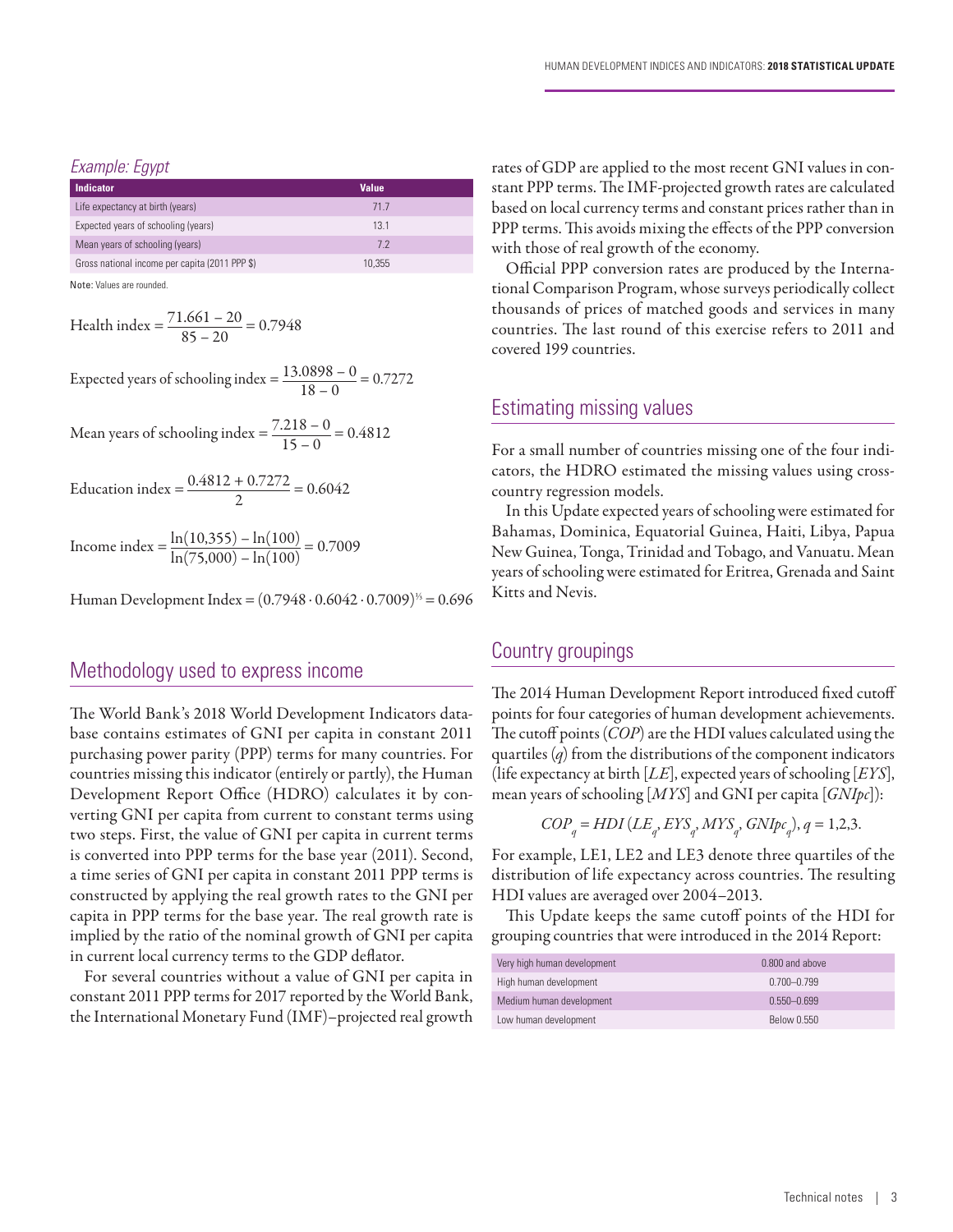# Technical note 2. Inequality-adjusted Human Development Index

The Inequality-adjusted Human Development Index (IHDI) adjusts the Human Development Index (HDI) for inequality in the distribution of each dimension across the population. It is based on a distribution-sensitive class of composite indices proposed by Foster, Lopez-Calva and Szekely (2005), which draws on the Atkinson (1970) family of inequality measures. It is computed as a geometric mean of inequality-adjusted dimensional indices.

The IHDI accounts for inequalities in HDI dimensions by "discounting" each dimension's average value according to its level of inequality. The IHDI equals the HDI when there is no inequality across people but falls below the HDI as inequality rises. In this sense, the IHDI measures the level of human development when inequality is accounted for.

## Data sources

Since the HDI relies on country-level aggregates such as national accounts for income, the IHDI must draw on additional sources of data to obtain insights into the distribution. The distributions are observed over different units—life expectancy is distributed across a hypothetical cohort, while years of schooling and income are distributed across individuals.

Inequality in the distribution of HDI dimensions is estimated for:

- Life expectancy, using data from abridged life tables provided by UNDESA (2017). This distribution is presented over age intervals  $(0-1, 1-5, 5-10, \ldots, 85+)$ , with the mortality rates and average age at death specified for each interval.
- Mean years of schooling, using household surveys data harmonized in international databases, including the Luxembourg Income Study, Eurostat's European Union Survey of Income and Living Conditions, the World Bank's International Income Distribution Database, ICF Macro Demographic and Health Surveys, United Nations Children's Fund Multiple Indicators Cluster Survey, the Center for Distributive, Labor and Social Studies and the World Bank's Socio-Economic Database for Latin America and the Caribbean and the United Nations University's World Income Inequality Database.
- Disposable household income or consumption per capita using the above listed databases and household surveys—and for a few countries, income imputed based on an asset index matching methodology using household survey asset indices (Harttgen and Vollmer 2013).

A full account of data sources used for estimating inequality in 2017 is available at <http://hdr.undp.org/en/statistics/ihdi/>.

# Steps to calculate the Inequality-adjusted Human Development Index

There are three steps to calculating the IHDI.

Step 1. Estimating inequality in the dimensions of the Human Development Index

The IHDI draws on the Atkinson (1970) family of inequality measures and sets the aversion parameter  $\varepsilon$  equal to  $1.^1$  In this case the inequality measure is  $A = 1 - g/\mu$ , where *g* is the geometric mean and  $\mu$  is the arithmetic mean of the distribution. This can be written as:

$$
A_x = 1 - \frac{\sqrt[n]{X_1 \dots X_n}}{\bar{X}} \tag{1}
$$

where  $\{X_1, \ldots, X_n\}$  denotes the underlying distribution in the dimension of interest.  $A_x$  is obtained for each variable (life expectancy, mean years of schooling and disposable household income or consumption per capita).

The geometric mean in equation 1 does not allow zero values. For mean years of schooling one year is added to all valid observations to compute the inequality. Income per capita outliers—extremely high incomes as well as negative and zero incomes—were dealt with by truncating the top 0.5 percentile of the distribution to reduce the influence of extremely high incomes and by replacing the negative and zero incomes with the minimum value of the bottom 0.5 percentile of the distribution of positive incomes. Sensitivity analysis of the IHDI is given in Kovacevic (2010).

#### Step 2. Adjusting the dimension indices for inequality

The inequality-adjusted dimension indices are obtained from the HDI dimension indices,  $I_x$ , by multiplying them by  $(1 - A_x)$ , where  $A_{x}$ , defined by equation 1, is the corresponding Atkinson measure:

$$
I_x^* = (1 - A_x) \cdot I_x.
$$

The inequality-adjusted income index, *I \* income*, is based on the index of logged income values, *I income\** and inequality in income distribution computed using income in levels. This enables the IHDI to account for the full effect of income inequality.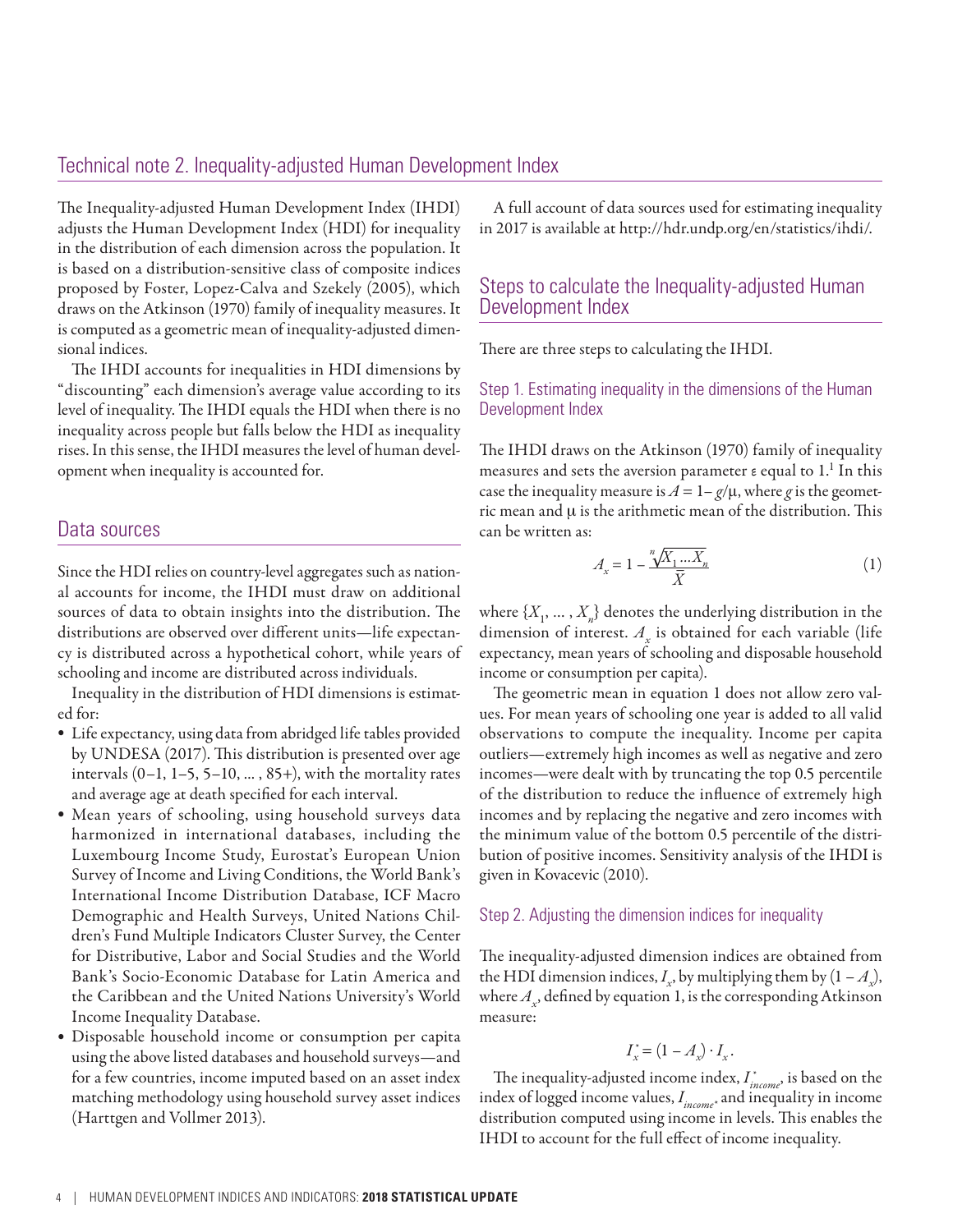#### Step 3. Combining the dimension indices to calculate the Inequality-adjusted Human Development Index

The IHDI is the geometric mean of the three dimension indices adjusted for inequality:

$$
IHDI = (I_{Health}^{*} \cdot I_{Education}^{*} \cdot I_{known}^{*})^{\frac{1}{2}} =
$$
  

$$
[(1 - A_{Health}) \cdot (1 - A_{Education}) \cdot (1 - A_{Incomp})]^{\frac{1}{2}} \cdot HDI.
$$

The loss in the Human Development Index value due to inequality is:

$$
Loss = 1 - [(1 - A_{Health}) \cdot (1 - A_{Education}) \cdot (1 - A_{Incom})]^{1/3}.
$$

# Coefficient of human inequality

An unweighted average of inequalities in health, education and income is denoted as the coefficient of human inequality. It averages these inequalities using the arithmetic mean:

Coefficient of human inequality = 
$$
\frac{A_{Health} + A_{Education} + A_{Income}}{3}.
$$

When all inequalities in dimensions are of a similar magnitude the coefficient of human inequality and the loss in HDI value differ negligibly. When inequalities differ in magnitude, the loss in HDI value tends to be higher than the coefficient of human inequality.

# Notes on methodology and caveats

The IHDI is based on the Atkinson index, which satisfies subgroup consistency. This property ensures that improvements (deteriorations) in the distribution of human development within only a certain group of the society imply improvements (deteriorations) in the distribution across the entire society.

The main disadvantage is that the IHDI is not association sensitive, so it does not capture overlapping inequalities. To make the measure association sensitive, all the data for each individual must be available from a single survey source, which is not currently possible for a large number of countries.

#### *Example: Madagascar*

| <b>Indicator</b>                                        | <b>Value</b>                               | <b>Dimension</b><br>index                           | <b>Inequality</b><br>measure <sup>a</sup><br>(A) | Inequality-adjusted index<br>$(r^*)$                    |  |
|---------------------------------------------------------|--------------------------------------------|-----------------------------------------------------|--------------------------------------------------|---------------------------------------------------------|--|
| Life expectancy (years)                                 | 66.3                                       | 0.7125                                              | 0.213                                            | $(1-0.213) \cdot 0.7125 = 0.5607$                       |  |
| Expected years of schooling (years)                     | 10.6                                       | 0.5872                                              |                                                  |                                                         |  |
| Mean years of schooling (years)                         | 6.1                                        | 0.4097                                              | 0.350                                            |                                                         |  |
| <b>Fducation index</b>                                  |                                            | 0.4985                                              | 0.350                                            | $(1-0.350) \cdot 0.4985 = 0.3240$                       |  |
| Gross national income per capita<br>(2011 PPP \$)       | 1.358                                      | 0.3940                                              | 0.204                                            | $(1-0.204) \cdot 0.394 = 0.3136$                        |  |
| <b>Human Development Index</b>                          |                                            |                                                     |                                                  | <b>Inequality-adjusted Human Development Index</b>      |  |
| $(0.7125 \cdot 0.4986 \cdot 0.3940)^{1/3} = 0.5191$     |                                            | $(0.5607 \cdot 0.3240 \cdot 0.3136)^{1/3} = 0.3848$ |                                                  |                                                         |  |
| Loss due to inequality (%)                              | <b>Coefficient of human inequality (%)</b> |                                                     |                                                  |                                                         |  |
| 100 $\cdot \left(1 - \frac{0.385}{0.519}\right) = 25.9$ |                                            |                                                     |                                                  | $\frac{100 \cdot (0.213 + 0.350 + 0.204)}{25.6} = 75.6$ |  |

Note: Values are rounded.

a. Inequalities are estimated from micro data

# Technical note 3. Gender Development Index

The Gender Development Index (GDI) measures gender inequalities in achievement in three basic dimensions of human development: health, measured by female and male life expectancy at birth; education, measured by female and male expected years of schooling for children and female and male mean years of schooling for adults ages 25 years and older; and command over economic resources, measured by female and male estimated earned income.

# Data sources

- Life expectancy at birth: UNDESA (2017).
- Expected years of schooling: UNESCO Institute for Statistics (2018), ICF Macro Demographic and Health Surveys,

United Nations Children's Fund (UNICEF) Multiple Indicator Cluster Surveys and OECD (2017).

- Mean years of schooling for adults ages 25 and older: UNESCO Institute for Statistics (2018), Barro and Lee (2016), ICF Macro Demographic and Health Surveys, UNICEF's Multiple Indicator Cluster Surveys and OECD (2017).
- Estimated earned income: Human Development Report Office estimates based on female and male shares of the economically active population, the ratio of the female to male wage in all sectors and gross national income in 2011 purchasing power parity (PPP) terms, and female and male shares of population from ILO (2018), UNDESA (2017), World Bank (2018) and IMF (2018).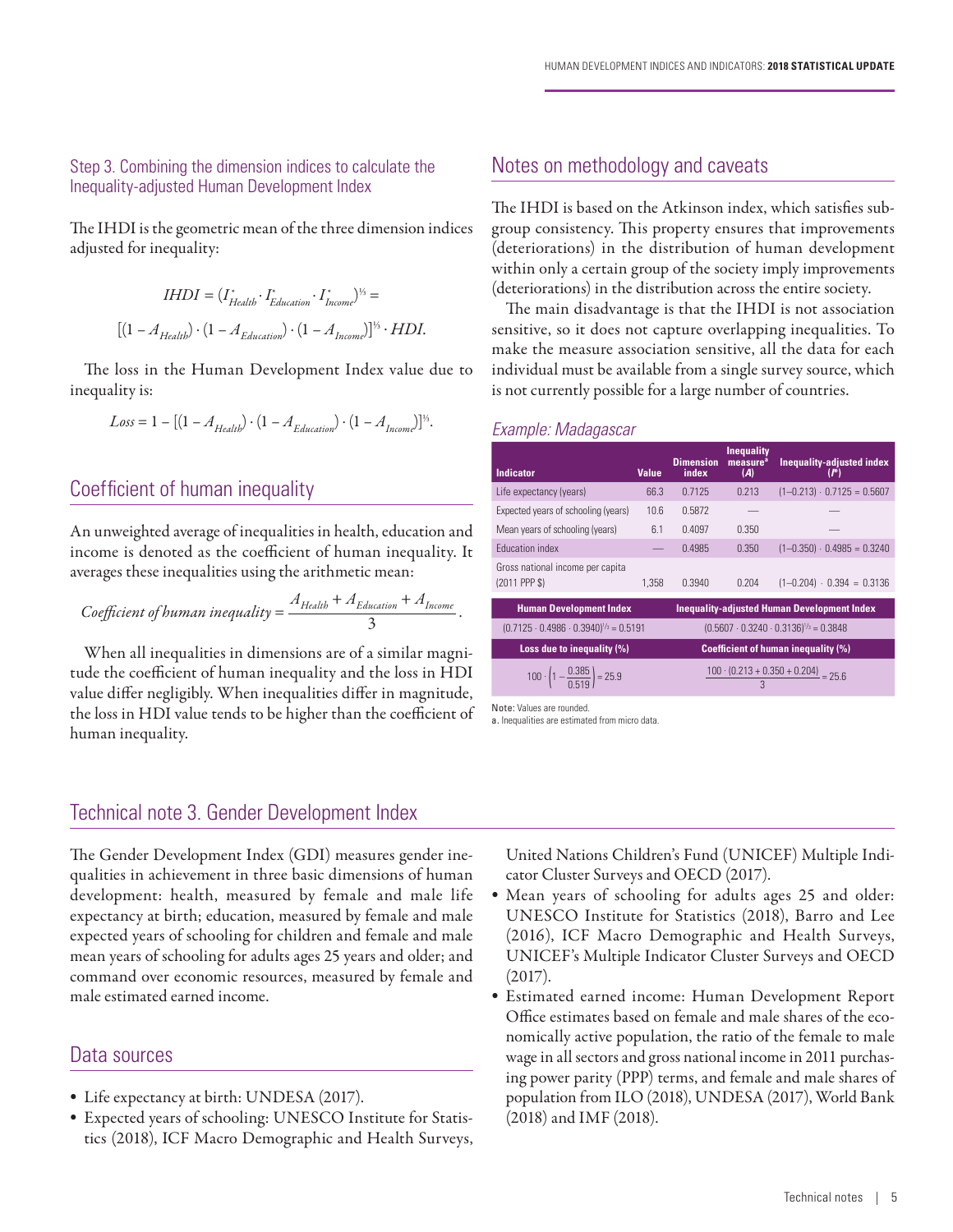# Steps to calculate the Gender Development Index

There are four steps to calculating the GDI.

Step 1. Estimating the female and male earned incomes

To calculate estimated earned incomes, the share of the wage bill is calculated for each gender. The female share of the wage bill  $(\mathcal{S}_{\!f\!})$  is calculated as follows:

$$
S_f = \frac{W_f/W_m \cdot EA_f}{W_f/W_m \cdot EA_f + EA_m}
$$

where  $W_f/W_m$  is the ratio of female to male wage,  $EA_f$  is the female share of the economically active population and  $EA_{m}$  is the male share.

The male share of the wage bill is calculated as:

$$
S_m = 1 - S_f
$$

Estimated female earned income per capita (*GNIpc<sub>f</sub>*) is obtained from GNI per capita (*GNIpc*), first by multiplying it by the female share of the wage bill,  $S_f$ , and then rescaling it by the female share of the population,  $P_f = N_f/N$ :

$$
GNIpc_f = GNIpc \cdot S_f/P_f.
$$

Estimated male earned income per capita is obtained in the same way:

$$
GNIpc_m = GNIpc \cdot S_m/P_m
$$

where  $P_m = 1 - P_f$  is the male share of population.

#### Step 2. Normalizing the indicators

To construct the female and male HDI values, first the indicators, which are in different units, are transformed into indices and then dimension indices for each sex are aggregated by taking the geometric mean.

The indicators are transformed into indices on a scale of 0 to 1 using the same goalposts that are used for the HDI, except life expectancy at birth, which is adjusted for the average five-year biological advantage that women have over men.

#### *Goalposts for the Gender Development Index in this Update*

| <b>Indicator</b>                      | <b>Minimum</b> | <b>Maximum</b> |
|---------------------------------------|----------------|----------------|
| Life expectancy at birth (years)      |                |                |
| Female                                | 22.5           | 87.5           |
| Male                                  | 17.5           | 82.5           |
| Expected years of schooling (years)   | 0              | 18             |
| Mean years of schooling (years)       | 0              | 15             |
| Estimated earned income (2011 PPP \$) | 100            | 75,000         |

Note: For rationale on choice of minimum and maximum values, see *Technical note 1.*

Having defined the minimum and maximum values, the subindices are calculated as follows:

 $D$ imension index =  $\frac{\text{actual value} - \text{minimum value}}{\text{maximum value} - \text{minimum value}}$ 

.

For education the dimension index is first obtained for each of the two subcomponents, and then the unweighted arithmetic mean of the two resulting indices is taken.

Step 3. Calculating the female and male Human Development Index values

The female and male HDI values are the geometric means of the three dimensional indices for each gender:

$$
HDI_f = (I_{Health_f} \cdot I_{Education_f} \cdot I_{Income_f})^{1/5}
$$
  

$$
HDI_m = (I_{Health_m} \cdot I_{Education_m} \cdot I_{Income_m})^{1/5}
$$

Step 4. Calculating the Gender Development Index

The GDI is simply the ratio of female HDI to male HDI:

$$
GDI = \frac{HDI_f}{HDI_m}.
$$

*Example: Japan*

| <b>Indicator</b>                               | <b>Female value</b> | <b>Male value</b> |  |
|------------------------------------------------|---------------------|-------------------|--|
| Life expectancy at birth (years)               | 87.1                | 80.7              |  |
| Expected years of schooling (years)            | 15.17               | 15.29             |  |
| Mean years of schooling (years)                | 12.87               | 12.53             |  |
| Wage ratio (female/male)                       | 0.7297              |                   |  |
| Gross national income per capita (2011 PPP \$) | 38.986.15           |                   |  |
| Share of economically active population        | 0.4322              | 0.5678            |  |
| Share of population                            | 0.51166             | 0.48834           |  |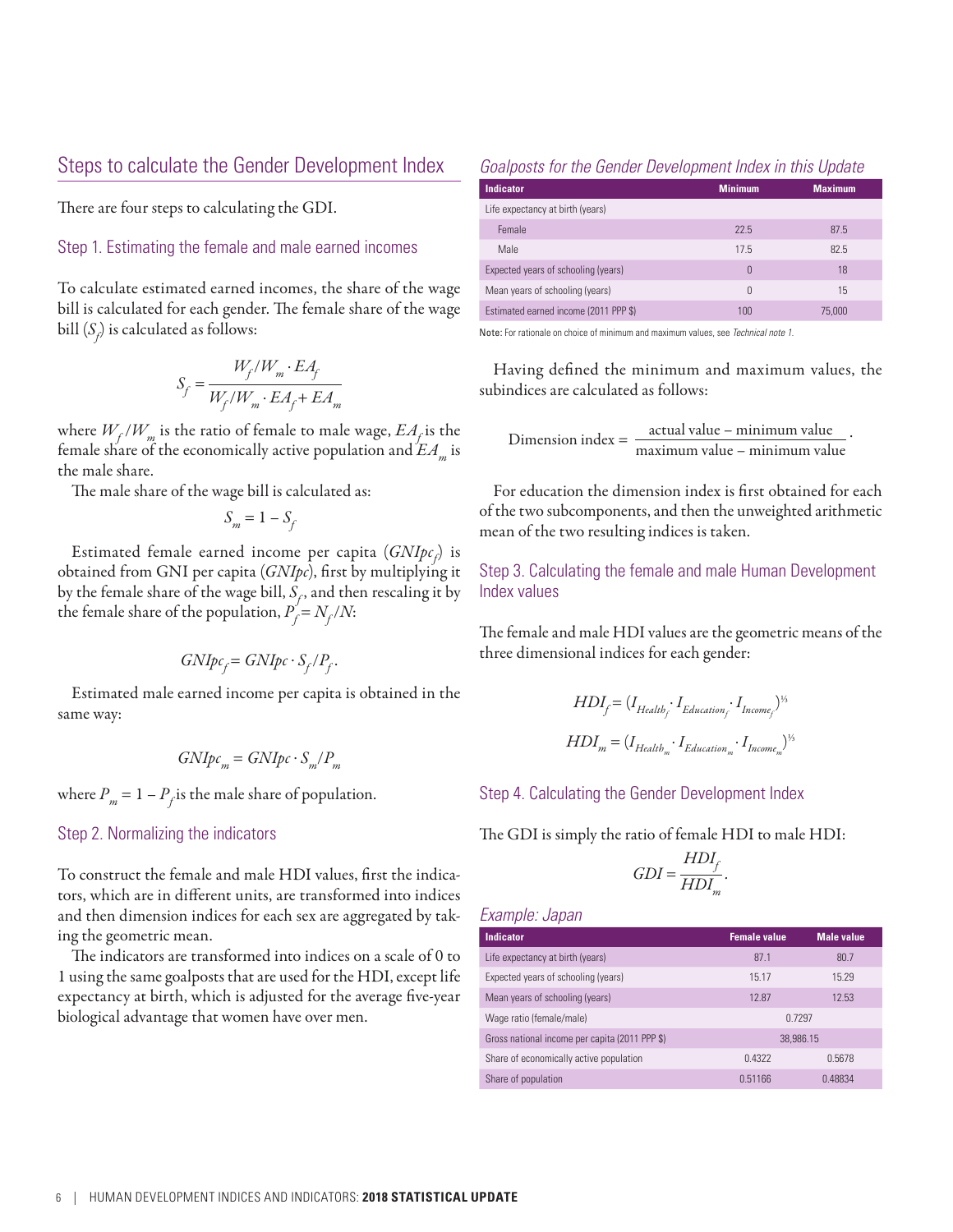Female wage bill:

*S<sub>f</sub>* = (0.7297 ⋅ 0.4322) / [(0.7297 ⋅ 0.4322) + 0.5678] = 0.35709

Estimated female earned income per capita:

*GNIpc<sub>f</sub>* = 38,986.15 ⋅ 0.35709 / 0.51166 = 27,208.6

Male wage bill:  $S_m = 1 - 0.35709 = 0.64291$ 

Estimated male earned income per capita: *GNIpc*<sub>m</sub> = 38,986.15 ⋅ 0.64291 / 0.48834 = 51,326.1

**Female health index** =  $(87.1 - 22.5) / (87.5 - 22.5) = 0.9938$ 

**Male health index** =  $(80.7 – 17.5) / (82.5 – 17.5) = 0.9723$ 

Female education index =  $[(15.17 / 18) + (12.87 / 15)] / 2 =$ 0.8504

Male education index =  $[(15.29 / 18) + (12.53 / 15)] / 2 =$ 0.8424

Estimated female earned income index:

 $\left[\ln(27,208.6) - \ln(100)\right] / \left[\ln(75,000) - \ln(100)\right] = 0.8468$ 

Estimated male earned income index:

 $[\ln(51,326.1) - \ln(100)] / [(\ln(75,000) - \ln(100))] = 0.9427$ 

Female HDI =  $(0.9938 \cdot 0.8504 \cdot 0.8468)^{1/3} = 0.894$ 

**Male HDI** =  $(0.9723 \cdot 0.8424 \cdot 0.9427)^{1/3} = 0.917$ 

 $GDI = 0.894 / 0.917 = 0.975$ 

Note: Values are rounded.

# GDI groups

The GDI groups are based on the absolute deviation of GDI from gender parity,  $100 \cdot |GDI - 1|$ . Countries with absolute deviation from gender parity of 2.5 percent or less are considered countries with high equality in HDI achievements between women and men and are classified as group 1. Countries with absolute deviation from gender parity of 2.5–5 percent are considered countries with medium-high equality in HDI achievements between women and men and are classified as group 2. Countries with absolute deviation from gender parity of 5–7.5 percent are considered countries with medium equality in HDI achievements between women and men and are classified as group 3. Countries with absolute deviation from gender parity of 7.5–10 percent are considered countries with medium-low equality in HDI achievements between women and men and are classified as group 4. Countries with absolute deviation from gender parity of more than 10 percent are considered countries with low equality in HDI achievements between women and men and are classified as group 5.

Technical note 4. Gender Inequality Index

The Gender Inequality Index (GII) reflects gender-based disadvantage in three dimensions—reproductive health, empowerment and the labour market—for as many countries as data of reasonable quality allow. It shows the loss in potential human development due to inequality between female and male achievements in these dimensions. It ranges from 0, where women and men fare equally, to 1, where one gender fares as poorly as possible in all measured dimensions.

The GII is computed using the association-sensitive inequality measure suggested by Seth (2009), which implies that the index is based on the general mean of general means of different orders—the first aggregation is by a geometric mean across dimensions; these means, calculated separately for women and men, are then aggregated using a harmonic mean across genders.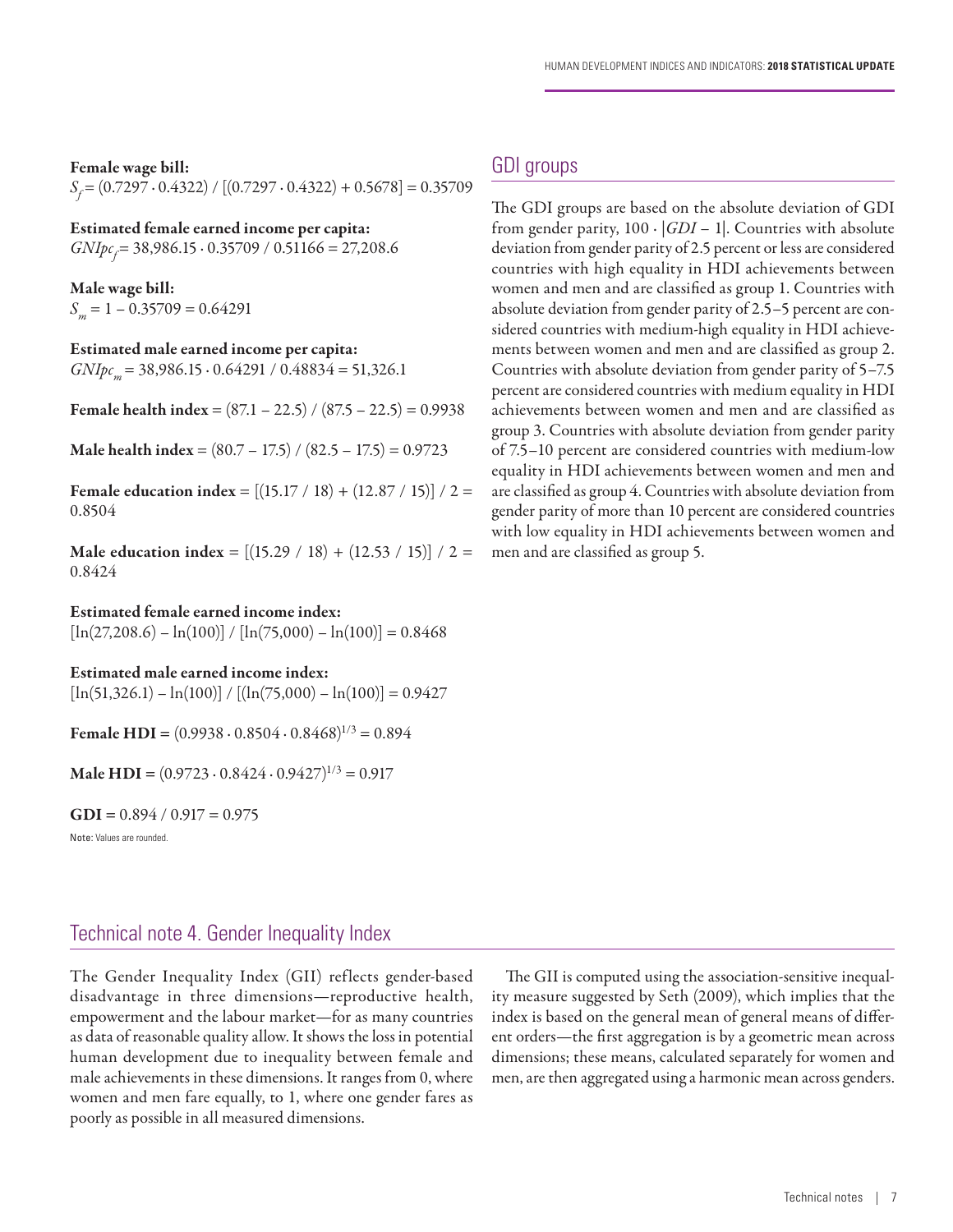## Data sources

- Maternal mortality ratio (*MMR*): UN Maternal Mortality Estimation Group (2017).
- Adolescent birth rate (*ABR*): UNDESA (2017).
- Share of parliamentary seats held by each sex (*PR*): IPU (2018).
- Population with at least some secondary education (*SE*): UNESCO Institute for Statistics (2018) and Barro and Lee (2016).
- Labour force participation rate (*LFPR*): ILO (2018).

# Steps to calculate the Gender Inequality Index

There are five steps to calculating the GII.

#### Step 1. Treating zeros and extreme values

Because a geometric mean cannot be computed from zero values, a minimum value of 0.1 percent is set for all component indicators. Further, as higher maternal mortality suggests poorer maternal health, for the maternal mortality ratio the maximum value is truncated at 1,000 deaths per 100,000 births and the minimum value at 10. The rationale is that countries where maternal mortality ratios exceed 1,000 do not differ in their inability to create conditions and support for maternal health and that countries with 10 or fewer deaths per 100,000 births are performing at essentially the same level and that small differences are random. Sensitivity analysis of the GII is given in Gaye et al. (2010).

#### Step 2. Aggregating across dimensions within each gender group, using geometric means

Aggregating across dimensions for each gender group by the geometric mean makes the GII association sensitive (see Seth 2009).

For women and girls, the aggregation formula is:

$$
G_F = \sqrt[3]{\left(\frac{10}{MMR} \cdot \frac{1}{ABR}\right)^{\frac{1}{2}} \cdot (PR_F \cdot SE_F)^{\frac{1}{2}} \cdot LFPR_F} ,\qquad (1)
$$

and for men and boys the formula is

$$
G_M = \sqrt[3]{1 \cdot (PR_M \cdot SE_M)^{\frac{1}{2}} \cdot LFPR_M}.
$$

The rescaling by 0.1 of the maternal mortality ratio in equation 1 is needed to account for the truncation of the maternal mortality ratio at 10.

Step 3. Aggregating across gender groups, using a harmonic mean

The female and male indices are aggregated by the harmonic mean to create the equally distributed gender index

$$
HARM(G_F, G_M) = \left[\frac{(G_F)^{-1} + (G_M)^{-1}}{2}\right]^{-1}
$$

.

Using the harmonic mean of within-group geometric means captures the inequality between women and men and adjusts for association between dimensions—that is, it accounts for the overlapping inequalities in dimensions.

## Step 4. Calculating the geometric mean of the arithmetic means for each indicator

The reference standard for computing inequality is obtained by aggregating female and male indices using equal weights (thus treating the genders equally) and then aggregating the indices across dimensions:

$$
G_{\overline{E},\overline{M}} = \sqrt[3]{Health \cdot \overline{Empowerment} \cdot \overline{LFPR}}
$$
  
where  $\overline{Health} = \left(\sqrt{\frac{10}{MMR} \cdot \frac{1}{ABR}} + 1\right)/2$ ,  
 $\overline{Empowerment} = \left(\sqrt{PR_F \cdot SE_F} + \sqrt{PR_M \cdot SE_M}\right)/2$  and
$$
\overline{LFPR} = \frac{LFPR_F + LFPR_M}{2}.
$$

*Health* should not be interpreted as an average of corresponding female and male indices but rather as half the distance from the norms established for the reproductive health indicators fewer maternal deaths and fewer adolescent pregnancies.

#### Step 5. Calculating the Gender Inequality Index

Comparing the equally distributed gender index to the reference standard yields the GII,

$$
I - \frac{HARM(G_F, G_M)}{G_{\overline{F},\overline{M}}}.
$$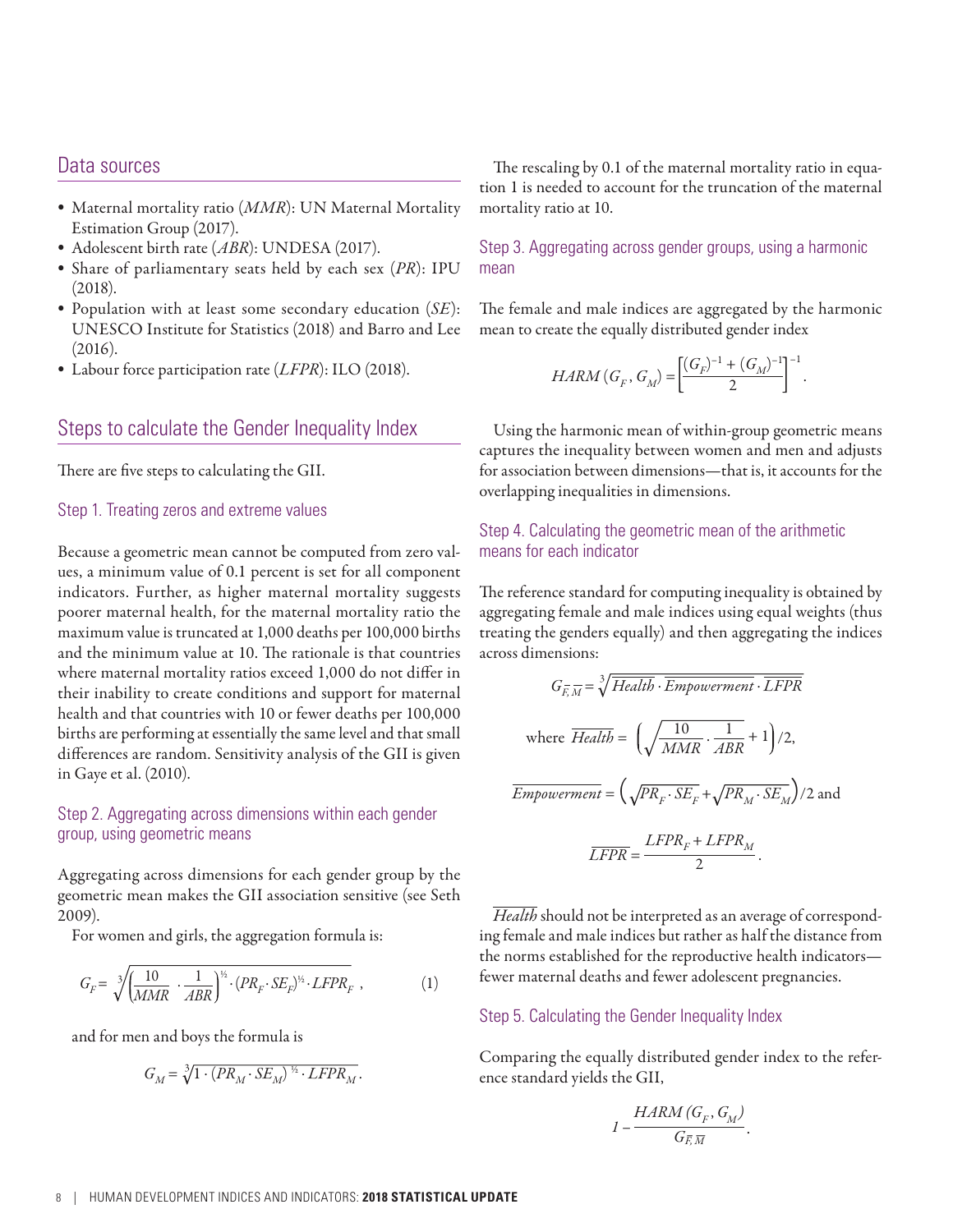|               | <b>Health</b>                                                                |                                                                                  | <b>Empowerment</b>                                             | <b>Labour market</b>                                                     |                                                          |
|---------------|------------------------------------------------------------------------------|----------------------------------------------------------------------------------|----------------------------------------------------------------|--------------------------------------------------------------------------|----------------------------------------------------------|
|               | <b>Maternal</b><br>mortality ratio<br>(deaths per<br>100,000 live<br>births) | <b>Adolescent</b><br>birth rate<br>(births per 1,000)<br>women ages<br>$15 - 19$ | <b>Share of seats</b><br>in parliament<br>(% held by<br>women) | <b>Population with</b><br>at least some<br>secondary<br>education<br>(%) | <b>Labour force</b><br>participation<br>rate<br>(%)      |
| Female        | 30                                                                           | 14.1                                                                             | 5.8                                                            | 82.6                                                                     | 35.1                                                     |
| Male          | na                                                                           | na                                                                               | 94.2                                                           | 83.1                                                                     | 74.1                                                     |
| $rac{F+M}{2}$ | $\overline{30}$<br>14.1                                                      | $= 0.5769$                                                                       |                                                                | $0.058 \cdot 0.826 + 0.942 \cdot 0.831$<br>$= 0.5518$                    | $0.351 + 0.741$<br>$\overline{\phantom{0}}$<br>$= 0.546$ |

#### *Example: Sri Lanka*

na is not applicable.

Using the above formulas, it is straightforward to obtain:

$$
G_F: \sqrt[3]{\sqrt{\frac{10}{30} \cdot \frac{1}{14.1}} \cdot \sqrt{0.058 \cdot 0.826} \cdot 0.351} = 0.2277
$$
  
\n
$$
G_M: \sqrt[3]{1 \cdot \sqrt{0.942 \cdot 0.831} \cdot 0.741} = 0.8687
$$
  
\n
$$
HARM(G_F, G_M): \left[\frac{1}{2} \left(\frac{1}{0.2277} + \frac{1}{0.8687}\right)\right]^{-1} = 0.3608
$$
  
\n
$$
G_{F\overline{M}}: \sqrt[3]{0.5769 \cdot 0.5518 \cdot 0.546} = 0.5581
$$
  
\nGII:  $1 - (0.3608/0.5581) = 0.354$ .

# Technical note 5. Multidimensional Poverty Index

The global Multidimensional Poverty Index (MPI) identifies multiple deprivations at the household level in health, education and standard of living. It uses micro data from household surveys, and—unlike the Inequality-adjusted Human Development Index—all the indicators needed to construct the measure must come from the same survey. More details about the general methodology can be found in Alkire and Jahan (2018). Programmes (Stata do-files) for computing the MPI and its components for all countries with appropriate data will be available in due course at http://hdr.undp.org/en/content/ mpi-statistical-programmes.

# Data sources

- ICF Macro Demographic and Health Surveys.
- United Nations Children's Fund Multiple Indicator Cluster Surveys.
- For several countries, national household surveys with the same or similar content and questionnaires: Brazil, 2015 Pesquisa Nacional por Amostra de Domicílios; China, 2014 China Family Panel Studies; Ecuador, 2013–2014 Encuesta de Condiciones de Vida; Jamaica, 2014 Jamaica Survey of

Living Conditions; Libya, 2014 Pan Arab Population and Family Health Survey; Mexico, 2016 Encuesta Nacional de Salud y Nutricion; Morocco, 2011 Pan Arab Population and Family Health Survey; South Africa, 2014–2015 National Income Dynamics Study; and Syrian Arab Republic, 2009 Pan Arab Population and Family Health Survey.

# **Methodology**

The 2018 global MPI has the same functional form as in previous years, but some indicators have changed. It continues to use 10 indicators in three dimensions—health, education and standard of living—following the same dimensions and weights as the Human Development Index.

Each person is assigned a deprivation score according to his or her household's deprivations in each of the 10 indicators. The maximum deprivation score is 100 percent, with each dimension equally weighted; thus the maximum deprivation score in each dimension is 33.3 percent or more accurately 1/3. The health and education dimensions have two indicators each, so each indicator is weighted as 1/6. The standard of living dimension has six indicators, so each indicator is weighted as 1/18.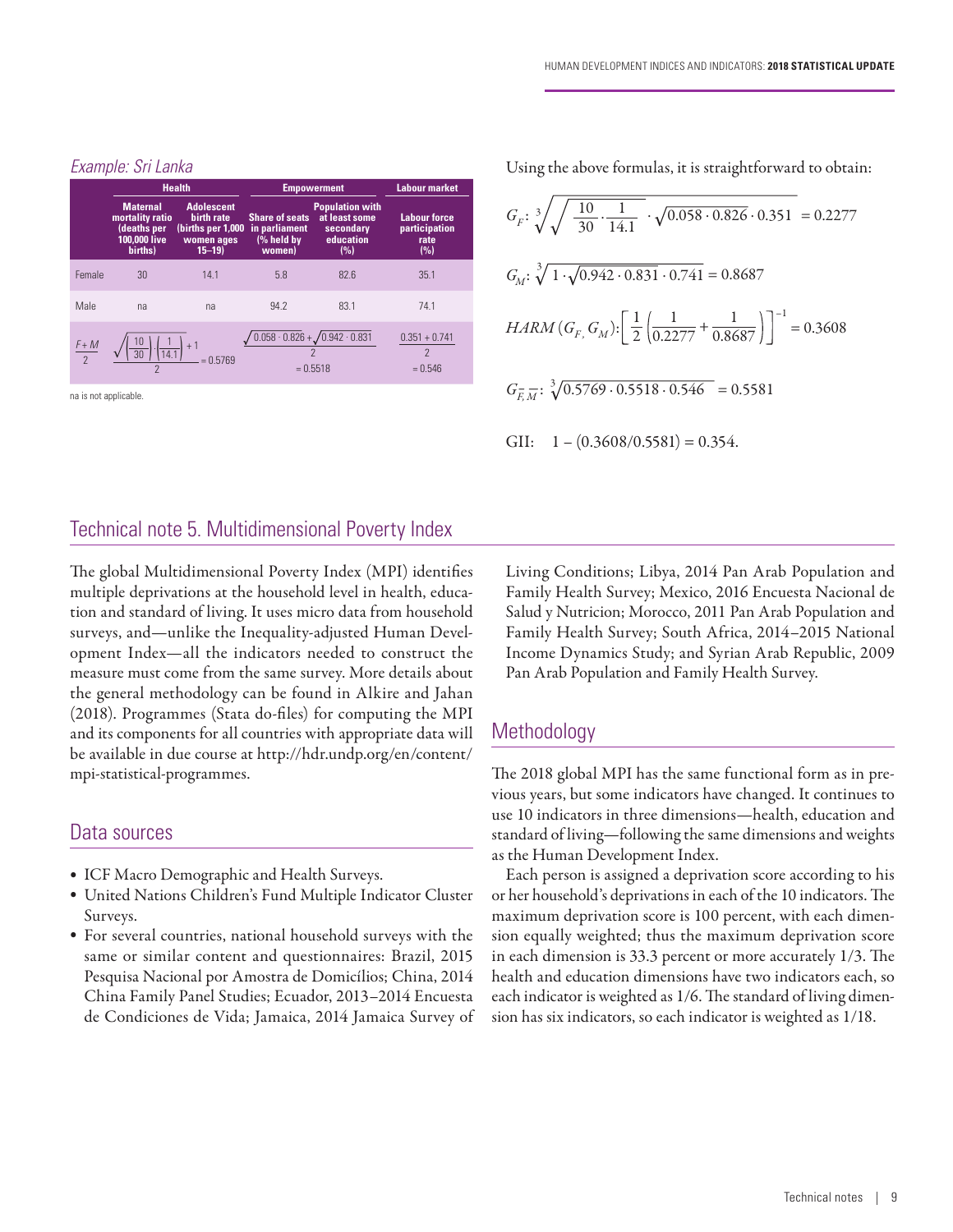| <b>Dimension</b>   | <b>Indicator</b>          | Deprived if                                                                                                                                                                                                                                                                                                                                                                                                                                                                                                                                                                                                                                                                                                                                                                 | Weight       |
|--------------------|---------------------------|-----------------------------------------------------------------------------------------------------------------------------------------------------------------------------------------------------------------------------------------------------------------------------------------------------------------------------------------------------------------------------------------------------------------------------------------------------------------------------------------------------------------------------------------------------------------------------------------------------------------------------------------------------------------------------------------------------------------------------------------------------------------------------|--------------|
| Health             | Nutrition                 | Any adult under age 70 or any child for<br>whom nutritional information is available<br>is undernourished. Adults over age 20 are<br>considered undernourished if their body mass<br>index is below 18.5 m/kg <sup>2</sup> , individuals ages<br>15-19 are considered undernourished based on<br>World Health Organization age-specific body<br>mass index cutoffs and children are considered<br>undernourished if the z-score of their height-for-<br>age (stunting) or weight-for-age (underweight)<br>is more than two standard deviations below the<br>median of the reference population.                                                                                                                                                                             | 1/6          |
|                    | Child mortality           | Any child in the household has died in the five<br>years preceding the survey. When a survey<br>lacks information about the date of child<br>deaths, deaths that occurred at any time are<br>taken into account. <sup>a</sup>                                                                                                                                                                                                                                                                                                                                                                                                                                                                                                                                               | 1/6          |
| <b>Education</b>   | Years of schooling        | No household member age 10 or older has                                                                                                                                                                                                                                                                                                                                                                                                                                                                                                                                                                                                                                                                                                                                     | 1/6          |
|                    | School attendance         | completed six years of schooling.<br>Any school-age child <sup>b</sup> is not attending school<br>up to the age at which he or she would<br>complete class 8.                                                                                                                                                                                                                                                                                                                                                                                                                                                                                                                                                                                                               | 1/6          |
| Standard of living | Electricity<br>Sanitation | The household has no electricity.<br>The household does not have access to<br>improved sanitation (according to Sustainable                                                                                                                                                                                                                                                                                                                                                                                                                                                                                                                                                                                                                                                 | 1/18<br>1/18 |
|                    |                           | Development Goal quidelines), or it is improved<br>but shared with other households. A household<br>is considered to have access to improved<br>sanitation if it has some type of flush toilet or<br>latrine or ventilated improved pit or composting<br>toilet that is not shared. When a survey uses a<br>different definition of adequate sanitation, the<br>survey report is followed.                                                                                                                                                                                                                                                                                                                                                                                  |              |
|                    | Drinking water            | The household does not have access to an<br>improved source of drinking water (according<br>to Sustainable Development Goal guidelines),<br>or safe drinking water is at least a 30-minute<br>walk from home, roundtrip. A household is con-<br>sidered to have access to an improved source<br>of drinking water if the source is piped water,<br>a public tap, a borehole or pump, a protected<br>well, a protected spring or rainwater. When a<br>survey uses a different definition of safe drink-<br>ing water, the survey report is followed.                                                                                                                                                                                                                         | 1/18         |
|                    | Housing                   | At least one of the household's three dwelling<br>elements-floor, walls or roof-is made<br>of inadequate materials—that is, the floor<br>is made of natural materials and/or the<br>walls and/or the roof are made of natural or<br>rudimentary materials. The floor is made of<br>natural materials such as mud, clay, earth,<br>sand or dung; the dwelling has no roof or<br>walls; the roof or walls are constructed using<br>natural materials such as cane, palm, trunks,<br>sod, mud, dirt, grass, reeds, thatch, bamboo or<br>sticks or rudimentary materials such as carton,<br>plastic or polythene sheeting, bamboo or stone<br>with mud, loosely packed stones, uncovered<br>adobe, raw or reused wood, plywood,<br>cardboard, unburnt brick, or canvas or tent. | 1/18         |
|                    | Cooking fuel              | The household cooks with dung, wood,<br>charcoal or coal.                                                                                                                                                                                                                                                                                                                                                                                                                                                                                                                                                                                                                                                                                                                   | 1/18         |
|                    | Assets                    | The household does not own a car or truck and<br>does not own more than one of the following<br>assets: radio, television, telephone, computer,<br>animal cart, bicycle, motorbike or refrigerator.                                                                                                                                                                                                                                                                                                                                                                                                                                                                                                                                                                         | 1/18         |

a. Information about child deaths is typically reported by women ages 15–49. When information from an eligible woman was not available, information from a man was used when the man reported no death in the household, and information was coded as missing when the man reported a death (because the date of the death was unknown).

b. Official school entrance age is from UIS.Stat (http://data.uis.unesco.org).

To identify multidimensionally poor people, the deprivation scores for each indicator are summed to obtain the household deprivation score. A cutoff of 1/3 is used to distinguish between poor and nonpoor people. If the deprivation score is 1/3 or higher, that household (and everyone in it) is considered multidimensionally poor. People with a deprivation score of 1/5 or higher but less than 1/3 are considered to be vulnerable to multidimensional poverty. People with a deprivation score of 1/2 or higher are considered to be in severe multidimensional poverty.

The headcount ratio, *H*, is the proportion of multidimensionally poor people in the population:

$$
H = \frac{q}{n}
$$

where *q* is the number of people who are multidimensionally poor and *n* is the total population.

The intensity of poverty, *A*, reflects the average proportion of the weighted component indicators in which multidimensionally poor people are deprived. For multidimensionally poor people only (those with a deprivation score *c* greater than or equal to 33.3 percent), the deprivation scores are summed and divided by the total number of multidimensionally poor people:

$$
A = \frac{\sum_{i=1}^{q} c_i}{q}
$$

where  $c_i$  is the deprivation score that the *i*th multidimensionally poor person experiences.

The deprivation score  $c_i$  of the *i*th multidimensionally poor person can be expressed as the sum of the weights associated with each indicator  $j$  ( $j = 1, 2, ..., 10$ ) in which person  $i$  is deprived,  $c_i = c_{i1} + c_{i2} + \dots + c_{i10}.$ 

The MPI value is the product of two measures: the multidimensional poverty headcount ratio and the intensity of poverty:

$$
MPI = H \cdot A
$$

The contribution of dimension *d* to multidimensional poverty can be expressed as

$$
Contrib_{d} = \frac{\sum_{j \in d} \sum_{1}^{q} c_{ij}}{n} / MPI
$$

where *d* is health, education or standard of living.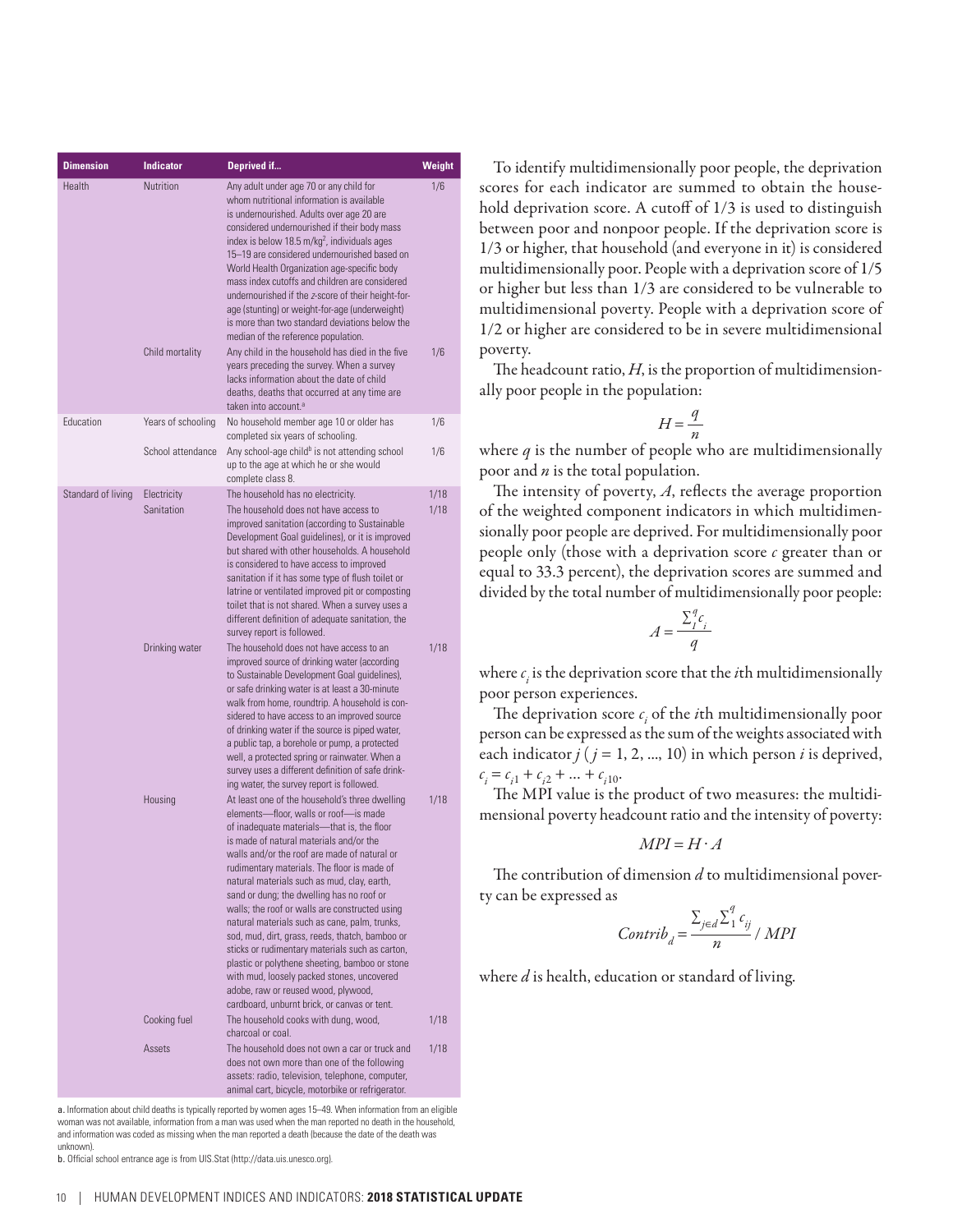#### *Example using hypothetical data*

|                                                                                                                                                                                                 | <b>Indicator</b>                | <b>Household</b> |                 |                         |            |  |
|-------------------------------------------------------------------------------------------------------------------------------------------------------------------------------------------------|---------------------------------|------------------|-----------------|-------------------------|------------|--|
| <b>Indicator</b>                                                                                                                                                                                | weight                          | 1                | $\overline{2}$  | $\overline{\mathbf{3}}$ | 4          |  |
| Household size                                                                                                                                                                                  |                                 | 4                | $7\phantom{.0}$ | 5                       | 4          |  |
| <b>Health</b>                                                                                                                                                                                   |                                 |                  |                 |                         |            |  |
| At least one member is undernourished                                                                                                                                                           | $(\frac{1}{3}) \div 2 = 16.7\%$ | $\theta$         | $\Omega$        | 1                       | $\Omega$   |  |
| One or more children have died                                                                                                                                                                  | $(\frac{1}{3}) \div 2 = 16.7\%$ | 1                | 1               | $\Omega$                | 1          |  |
| <b>Education</b>                                                                                                                                                                                |                                 |                  |                 |                         |            |  |
| No one has completed six years of schooling                                                                                                                                                     | $(\frac{1}{3}) \div 2 = 16.7\%$ | $\Omega$         | 1               | $\Omega$                | 1          |  |
| At least one school-age child not attending school                                                                                                                                              | $(\frac{1}{3}) \div 2 = 16.7\%$ | $\Omega$         | 1               | $\Omega$                | $\Omega$   |  |
| <b>Living conditions</b>                                                                                                                                                                        |                                 |                  |                 |                         |            |  |
| No electricity                                                                                                                                                                                  | $(\frac{1}{3}) \div 6 = 5.6\%$  | $\Omega$         | 1               | $\mathbf{1}$            | 1          |  |
| No access to improved sanitation                                                                                                                                                                | $(\frac{1}{3}) \div 6 = 5.6\%$  | $\Omega$         | $\Omega$        | 1                       | $\Omega$   |  |
| No access to an improved source of drinking water                                                                                                                                               | $(\frac{1}{3}) \div 6 = 5.6\%$  | $\Omega$         | 1               | 1                       | $\Omega$   |  |
| House built with inadequate materials                                                                                                                                                           | $(\frac{1}{3}) \div 6 = 5.6\%$  | $\Omega$         | $\bigcap$       | $\Omega$                | $\Omega$   |  |
| Household cooks with dung, wood, charcoal or coal                                                                                                                                               | $(\frac{1}{3}) \div 6 = 5.6\%$  | 1                | 1               | 1                       | 1          |  |
| Household does not own a car or truck and does<br>not own more than one of the following assets:<br>radio, television, telephone, computer, animal<br>cart, bicycle, motorbike or refrigerator. | $(\frac{1}{3}) \div 6 = 5.6\%$  | $\Omega$         | 1               | $\Omega$                | 1          |  |
| <b>Results</b>                                                                                                                                                                                  |                                 |                  |                 |                         |            |  |
| Individual deprivation score, c (sum of each<br>deprivation multiplied by its weight) for each<br>household member                                                                              |                                 | 72.7%            | 72.2%           | 38.9%                   | 50.0%      |  |
| Is the household multidimensionally poor $(c \geq 1/3)$ ?                                                                                                                                       |                                 | No               | Yes             | Yes                     | <b>Yes</b> |  |
|                                                                                                                                                                                                 |                                 |                  |                 |                         |            |  |

Note: 1 indicates deprivation in the indicator; 0 indicates nondeprivation.

#### Weighted deprivations:

- Household 1:  $(1 \cdot 16.67) + (1 \cdot 5.56) = 22.2$  percent.
- Household 2: 72.2 percent.
- Household 3: 38.9 percent.
- Household 4: 50.0 percent.

Based on this hypothetical population of four households:

#### Headcount ratio *(H)* =

$$
\left(\frac{0+7+5+4}{4+7+5+4}\right) = 0.80
$$

(80 percent of people are multidimensionally poor).

#### **Intensity of poverty**  $(A)$  =

$$
\frac{(72.2 \cdot 7) + (38.9 \cdot 5) + (50.0 \cdot 4)}{(7 + 5 + 4)} = 56.3 \text{ percent}
$$

(the average multidimensionally poor person is deprived in 56.3 percent of the weighted indicators).

$$
MPI = H \cdot A = 0.8 \cdot 0.563 = 0.450.
$$

#### Contribution of deprivations in:

Health:

*contrib*<sub>1</sub> = 
$$
\frac{16.67 \cdot 5 + 16.67 \cdot (7 + 4)}{4 + 7 + 5 + 4} / 0.450 = 29.6
$$
 percent

Education:

*contrib*<sub>2</sub> = 
$$
\frac{16.67 \cdot (7 + 4) + 16.67 \cdot 7}{4 + 7 + 5 + 4} / 0.450 = 33.3
$$
 percent

Living conditions:

*contrib*<sub>3</sub> = 
$$
5.56 \cdot (7 \cdot 4 + 5 \cdot 4 + 4 \cdot 3) / 0.450 = 37.1
$$
 percent.

Calculating the contribution of each dimension to multidimensional poverty provides information that can be useful for revealing a country's deprivation structure and can help with policy targeting.

# Technical note 6. Human development dashboards 1–5

This Update includes colour-coded dashboards on five topics: quality of human development, life-course gender gap, women's empowerment, environmental sustainability and socioeconomic sustainability.

The dashboards allow partial grouping of countries by indicator—rather than complete grouping by a composite measure, such as the Human Development Index (HDI)—that combines multiple indicators after making them commensurable. A complete grouping depends on how component indicators are combined, but a partial grouping does not require assumptions about normalization, weighting or the functional form of the composite index. A partial grouping may depend on the predefined values used as thresholds for grouping, such as what is considered good performance or a target to be achieved.

For each indicator in the dashboards, countries are divided into three groups of approximately equal size (terciles): the top third, the middle third and the bottom third.<sup>2</sup> The intention is not to suggest thresholds or target values for the indicators but to allow a crude assessment of a country's performance relative to others. A country that is in the top third performs better than at least two-thirds of countries, a country that is in the middle third performs better than at least one-third of countries but worse than at least one-third, and a country that is in the bottom third performs worse than at least two-thirds of countries. For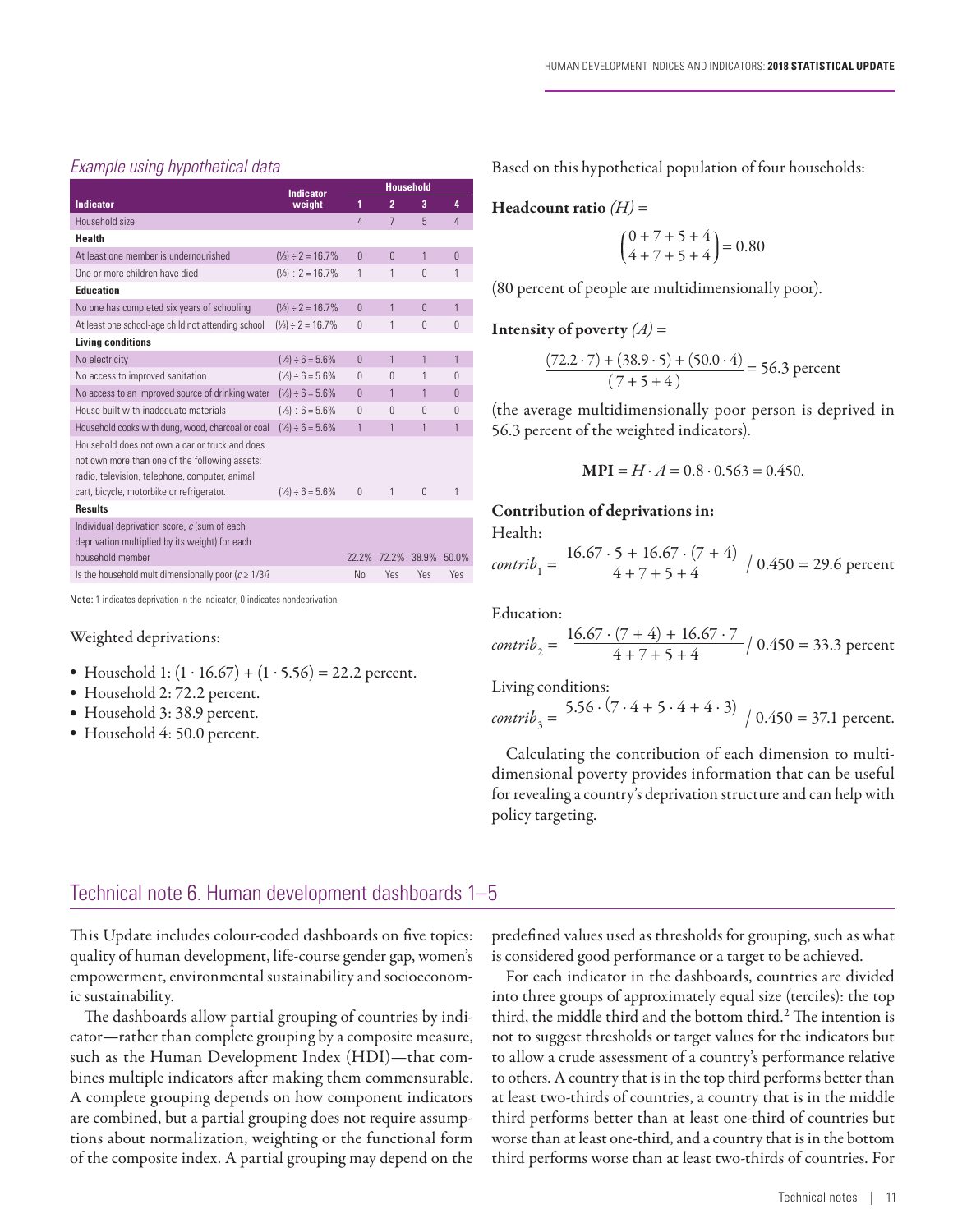indicators expressed as female to male ratio, countries with a value near 1 are classified as top performers, and deviations from parity are treated equally regardless of which gender is overachieving.

Three-colour coding is used to visualize the partial grouping of countries by indicator—a simple tool to help users immediately discern a country's performance. The colour-coding scale graduates from darkest for the top third to medium for the middle third to lightest for the bottom third.

Aggregates for human development categories, regions, least developed countries, small island developing states, Organisation for Economic Co-operation and Development countries and the world are coloured based on which grouping their values fall into for each indicator.

# Dashboard 1. Quality of human development

Dashboard 1 contains 13 indicators associated with the quality of health, education and standard of living. The three indicators

on quality of health are lost health expectancy, number of physicians and number of hospital beds. The six indicators on quality of education are pupil–teacher ratio in primary schools; primary school teachers trained to teach; proportion of schools with access to the Internet; and Programme for International Student Assessment (PISA) scores in mathematics, reading and science. The four indicators on quality of standard of living are proportion of employment that is in vulnerable employment, proportion of rural population with access to electricity, proportion of population using improved drinking-water sources and proportion of population using improved sanitation facilities.

Aggregates are not presented for proportion of schools with access to the Internet and PISA scores.

The following table shows the ranges of values that define tercile groups and the number of countries in each tercile group for each indicator in dashboard 1.

|                                                                             | <b>Top third</b><br><b>Middle third</b> |                               | <b>Bottom third</b> |                               |         |                               |                                         |
|-----------------------------------------------------------------------------|-----------------------------------------|-------------------------------|---------------------|-------------------------------|---------|-------------------------------|-----------------------------------------|
| <b>Indicator</b>                                                            | Range                                   | <b>Number of</b><br>countries | Range               | <b>Number of</b><br>countries | Range   | <b>Number of</b><br>countries | <b>Countries with</b><br>missing values |
| Lost health expectancy (%)                                                  | $≤11.5$                                 | 66                            | $11.5 - 12.0$       | 49                            | >12.0   | 68                            | 12                                      |
| Physicians (per 10,000 people)                                              | $\geq 25.0$                             | 58                            | $5.5 - 25.0$        | 60                            | < 5.5   | 57                            | 20                                      |
| Hospital beds (per 10,000 people)                                           | $\geq 35$                               | 63                            | $15 - 35$           | 67                            | $<$ 15  | 58                            |                                         |
| Pupil-teacher ratio, primary school (pupils per teacher)                    | ≤15                                     | 59                            | $15 - 25$           | 53                            | >25     | 55                            | 27                                      |
| Primary school teachers trained to teach (%)                                | $\geq 95$                               | 47                            | $75 - 95$           | 31                            | < 75    | 39                            | 78                                      |
| Proportion of schools with access to the Internet (%)                       | $\geq 90$                               | 38                            | $50 - 90$           | 17                            | < 50    | 29                            | 111                                     |
| Programme for International Student Assessment (PISA)<br>score, mathematics | $\geq 495$                              | 20                            | 425-495             | 25                            | $<$ 425 | 22                            | 128                                     |
| Programme for International Student Assessment (PISA)<br>score, reading     | $\geq 495$                              | 24                            | 435-495             | 20                            | < 435   | 23                            | 128                                     |
| Programme for International Student Assessment (PISA)<br>score, science     | $\geq 495$                              | 25                            | 435-495             | 21                            | < 435   | 21                            | 128                                     |
| Vulnerable employment (% of total employment)                               | $\geq 20.0$                             | 60                            | $20.0 - 45.0$       | 57                            | >45.0   | 63                            | 15                                      |
| Rural population with access to electricity (%)                             | $=100.0$                                | 98                            | 75.0-100.0          | 32                            | < 75.0  | 61                            | 4                                       |
| Population using improved drinking-water sources (%)                        | >98.0                                   | 67                            | $85.0 - 98.0$       | 65                            | < 85.0  | 61                            | $\mathcal{P}$                           |
| Population using improved sanitation facilities (%)                         | $\geq 95.0$                             | 70                            | 65.0 - 95.0         | 62                            | < 65.0  | 61                            | $\overline{2}$                          |

*Observed ranges of values and number of countries in each tercile group, by indicator, dashboard 1: quality of human development*

# Dashboard 2. Life-course gender gap

Dashboard 2 contains 12 indicators that display gender gaps in choices and opportunities over the life course—childhood and youth, adulthood and older age. The five indicators on childhood and youth are sex ratio at birth; gross enrolment ratios in preprimary, primary and secondary school; and youth unemployment rate. The six indicators on adulthood are population with at least some secondary education, total unemployment rate,

female share of employment in nonagriculture, share of seats in parliament held by women, and time spent on unpaid domestic chores and care work (expressed two ways). The indicator on older age is old-age pension recipients. Eight indicators are presented as a ratio of female to male values, and three are presented as values for women only. Sex ratio at birth (male to female births) is an exception to grouping by tercile—countries are divided into two groups: the natural group (countries with a value of 1.04–1.07, inclusive) and the gender-biased group (all other countries).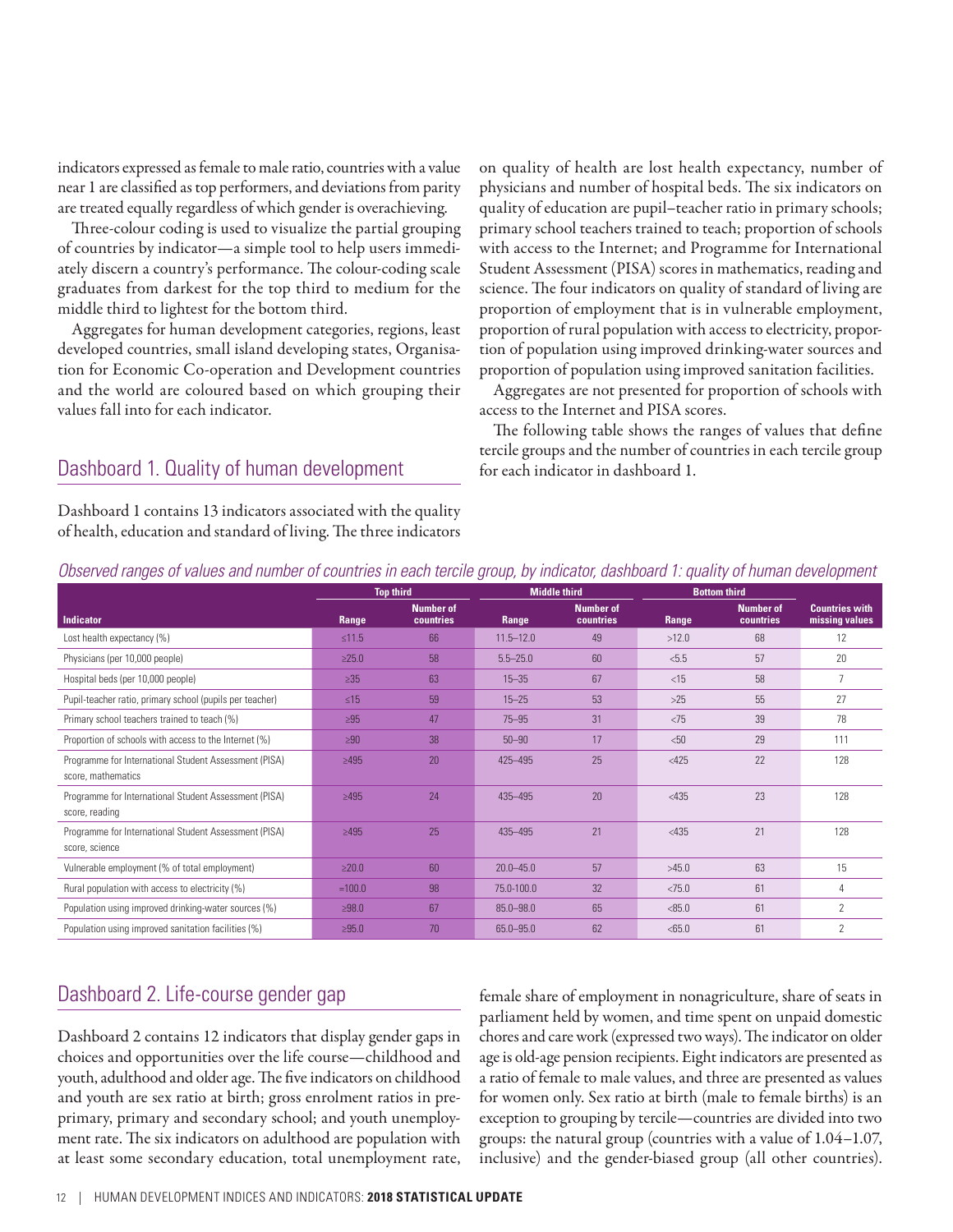Deviations from the natural sex ratio at birth have implications for population replacement levels, suggest possible future social and economic problems and may indicate gender bias.

Aggregates are not presented for time spent on unpaid domestic chores and care work.

The following table shows the ranges of values that define each tercile group and the number of countries in each tercile group for each indicator in dashboard 2.

|                                                                                                   |               | <b>Top third</b>              |                                  | <b>Middle third</b>           | <b>Bottom third</b> |                               |                                         |
|---------------------------------------------------------------------------------------------------|---------------|-------------------------------|----------------------------------|-------------------------------|---------------------|-------------------------------|-----------------------------------------|
| <b>Indicator</b>                                                                                  | Range         | <b>Number of</b><br>countries | Range                            | <b>Number of</b><br>countries | Range               | <b>Number of</b><br>countries | <b>Countries with</b><br>missing values |
| Sex ratio at birth (male to female births)                                                        | $1.04 - 1.07$ | 135                           |                                  |                               | < 1.04.<br>>1.07    | 50                            | 10                                      |
| Gross enrolment ratio, pre-primary (female to male ratio)                                         | $0.99 - 1.01$ | 58                            | $0.97 - 0.99.$<br>$1.01 - 1.03$  | 50                            | < 0.97.<br>>1.03    | 57                            | 30                                      |
| Gross enrolment ratio, primary (female to male ratio)                                             | $0.99 - 1.01$ | 81                            | $0.97 - 0.99.$<br>$1.01 - 1.03$  | 45                            | $< 0.97$ ,<br>>1.03 | 52                            | 17                                      |
| Gross enrolment ratio, secondary (female to male ratio)                                           | $0.98 - 1.02$ | 56                            | $0.92 - 0.98$ .<br>$1.02 - 1.08$ | 60                            | < 0.92.<br>>1.08    | 50                            | 29                                      |
| Youth unemployment rate (female to male ratio)                                                    | $0.95 - 1.05$ | 50                            | $0.85 - 0.95$ .<br>$1.05 - 1.15$ | 65                            | < 0.85.<br>>1.15    | 65                            | 15                                      |
| Population with at least some secondary education (female<br>to male ratio)                       | $0.95 - 1.05$ | 69                            | $0.80 - 0.95.$<br>$1.05 - 1.20$  | 53                            | < 0.80.<br>>1.20    | 43                            | 30                                      |
| Total unemployment rate (female to male ratio)                                                    | $0.90 - 1.10$ | 35                            | $0.75 - 0.90.$<br>$1.10 - 1.25$  | 58                            | < 0.75.<br>>1.25    | 87                            | 15                                      |
| Share of employment in nonagriculture, female (% of total<br>employment in nonagriculture)        | >45.0         | 75                            | $40.0 - 45.0$                    | 40                            | $<$ 40.0            | 65                            | 15                                      |
| Share of seats in parliament (% held by women)                                                    | $\geq$ 25.0   | 68                            | $15.0 - 25.0$                    | 67                            | < 15.0              | 58                            | $\overline{2}$                          |
| Time spent on unpaid domestic chores and care work,<br>women ages 15 and older (% of 24-hour day) | $\leq 15.0$   | 17                            | $15.0 - 20.0$                    | 41                            | >20.0               | 15                            | 122                                     |
| Time spent on unpaid domestic chores and care work (female<br>to male ratio)                      | $\leq 2.0$    | 23                            | $2.0 - 3.0$                      | 25                            | >3.0                | 25                            | 122                                     |
| Old-age pension recipients (female to male ratio)                                                 | $0.99 - 1.00$ | 35                            | $0.80 - 0.99.$<br>$1.00 - 1.20$  | 8                             | < 0.80.<br>>1.20    | 20                            | 132                                     |

# Dashboard 3. Women's empowerment

Dashboard 3 contains 13 woman-specific empowerment indicators that allow empowerment to be compared across three dimensions: reproductive health and family planning, violence against girls and women, and socioeconomic empowerment. The six indicators on reproductive health and family planning are coverage of at least one antenatal care visit, proportion of births attended by skilled health personnel, maternal mortality ratio, adolescent birth rate, contraceptive prevalence (any method) and unmet need for family planning. The three indicators on violence against girls and women are women married by age 18, violence against women ever experienced from an intimate partner and violence against women ever experienced from a nonintimate

partner. The four indicators on socioeconomic empowerment are female share of graduates in science, mathematics, engineering, manufacturing and construction at tertiary level; female share of employment in senior and middle management; women with account at financial institution or with mobile money-service provider; and mandatory paid maternity leave.

Most countries have at least one indicator in each tercile, which implies that women's empowerment is unequal across indicators and across countries.

Aggregates are not presented for female share of employment in senior and middle management.

The following table shows the ranges of values that define each tercile group and the number of countries in each tercile group for each indicator in dashboard 3.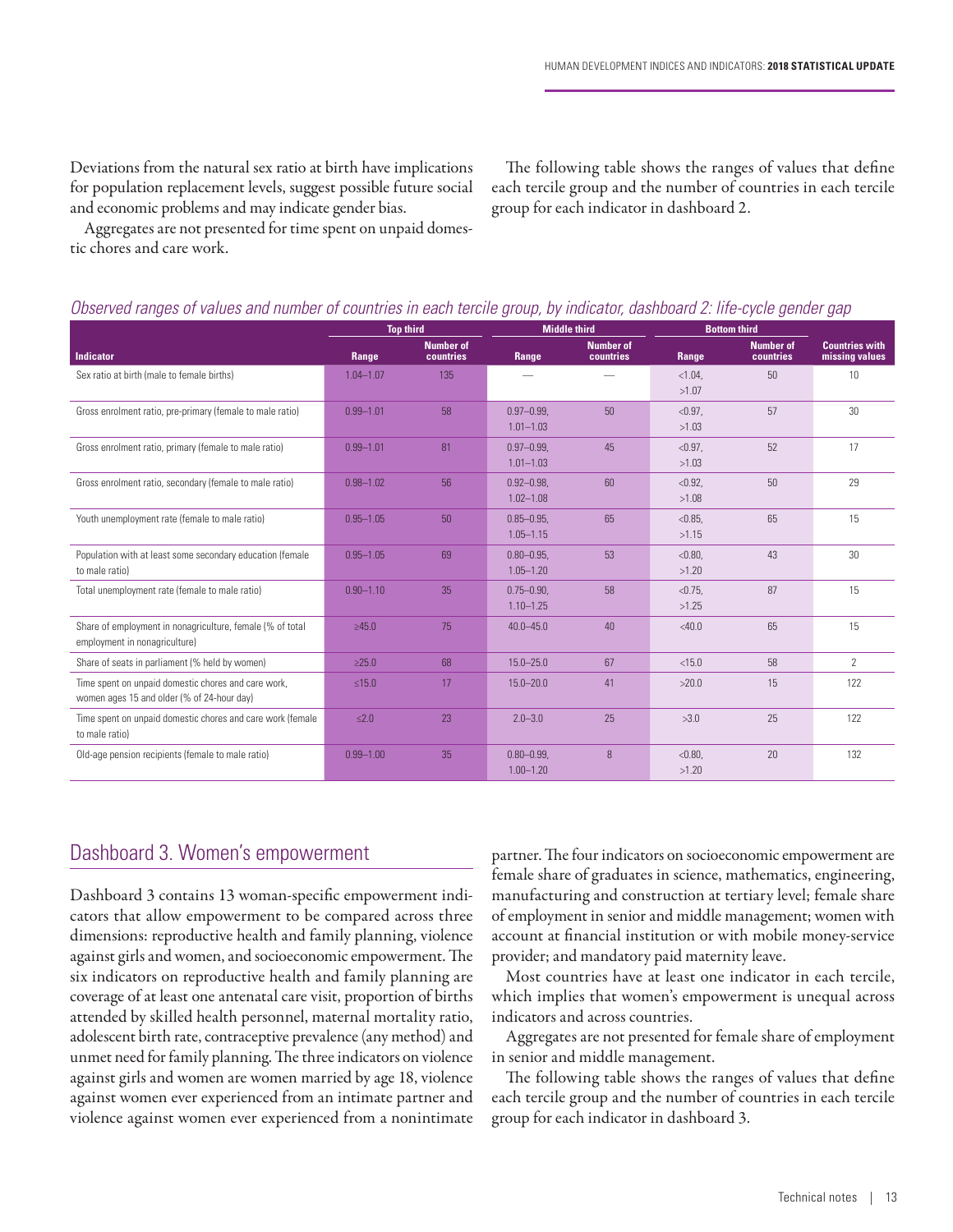|                                                                                                                                    | <b>Middle third</b><br><b>Top third</b> |                               | <b>Bottom third</b> |                               |          |                               |                                         |
|------------------------------------------------------------------------------------------------------------------------------------|-----------------------------------------|-------------------------------|---------------------|-------------------------------|----------|-------------------------------|-----------------------------------------|
| <b>Indicator</b>                                                                                                                   | Range                                   | <b>Number of</b><br>countries | Range               | <b>Number of</b><br>countries | Range    | <b>Number of</b><br>countries | <b>Countries with</b><br>missing values |
| Antenatal care coverage, at least one visit (%)                                                                                    | >97.5                                   | 47                            | $92.0 - 97.5$       | 46                            | < 92.0   | 52                            | 50                                      |
| Proportion of births attended by skilled health personnel (%)                                                                      | >99.0                                   | 64                            | $90.0 - 99.0$       | 39                            | < 90.0   | 60                            | 32                                      |
| Maternal mortality ratio (deaths per 100,000 live births)                                                                          | $\leq$ 25                               | 64                            | $25 - 150$          | 59                            | >150     | 59                            | 13                                      |
| Adolescent birth rate (births per 1,000 women ages 15-19)                                                                          | $≤20.0$                                 | 62                            | $20.0 - 60.0$       | 61                            | >60.0    | 62                            | 10 <sup>1</sup>                         |
| Contraceptive prevalence, any method (% of married or in-<br>union women of reproductive age, 15-49 years)                         | $\geq 60.0$                             | 59                            | $40.0 - 60.0$       | 39                            | $<$ 40.0 | 54                            | 43                                      |
| Unmet need for family planning (% of married or in-union<br>women of reproductive age, 15-49 years)                                | $\leq 12.5$                             | 43                            | $12.5 - 23.0$       | 41                            | >23.0    | 42                            | 69                                      |
| Women married by age 18 (% of women ages 20-24 who are<br>married or in union)                                                     | $\leq 15$                               | 42                            | $15 - 27$           | 43                            | >27      | 40                            | 70                                      |
| Violence against women ever experienced, intimate partner<br>(% of female population ages 15 and older)                            | $≤20.0$                                 | 30 <sup>°</sup>               | $20.0 - 30.0$       | 41                            | >30.0    | 36                            | 88                                      |
| Violence against women ever experienced, nonintimate<br>partner (% of female population ages 15 and older)                         | $\leq 4.0$                              | 23                            | $4.0 - 8.0$         | 16                            | >8.0     | 17                            | 139                                     |
| Female share of graduates in science, mathematics,<br>engineering, manufacturing and construction at tertiary<br>level $(\% )$     | >15.0                                   | 38                            | $10.0 - 15.0$       | 38                            | < 10.0   | 30                            | 89                                      |
| Female share of employment in senior and middle<br>management (%)                                                                  | $\geq 35.0$                             | 27                            | $30.0 - 35.0$       | 21                            | $<$ 30.0 | 33                            | 114                                     |
| Women with account at financial institution or with mobile<br>money-service provider (% of female population ages 15<br>and older) | $\geq 75.0$                             | 50                            | $40.0 - 75.0$       | 48                            | $<$ 40.0 | 58                            | 39                                      |
| Mandatory paid maternity leave (days)                                                                                              | $\geq 105$                              | 62                            | $90 - 105$          | 57                            | < 90     | 59                            | 17                                      |

#### *Observed ranges of values and number of countries in each tercile group, by indicator, dashboard 3: women's empowerment*

# Dashboard 4. Environmental sustainability

Dashboard 4 contains 10 indicators that cover environmental sustainability and environmental threats. The seven indicators on environmental sustainability are fossil fuel energy consumption, renewable energy consumption, carbon dioxide emissions (expressed two ways), forest area (expressed two ways) and fresh water withdrawals. The three indicators on environmental threats are mortality rate attributed to household and ambient air pollution and to unsafe water, sanitation and hygiene services and the International Union for Conservation of Nature's Red List Index, which measures aggregate extinction risk across groups of species.

The percentage of total land area under forest is intentionally left without colour because it is meant to provide context for the indicator on change in forest area. Aggregates are not presented for the Red List Index indicator.

The following table shows the ranges of values that define each tercile group and the number of countries in each tercile group for each indicator in dashboard 4.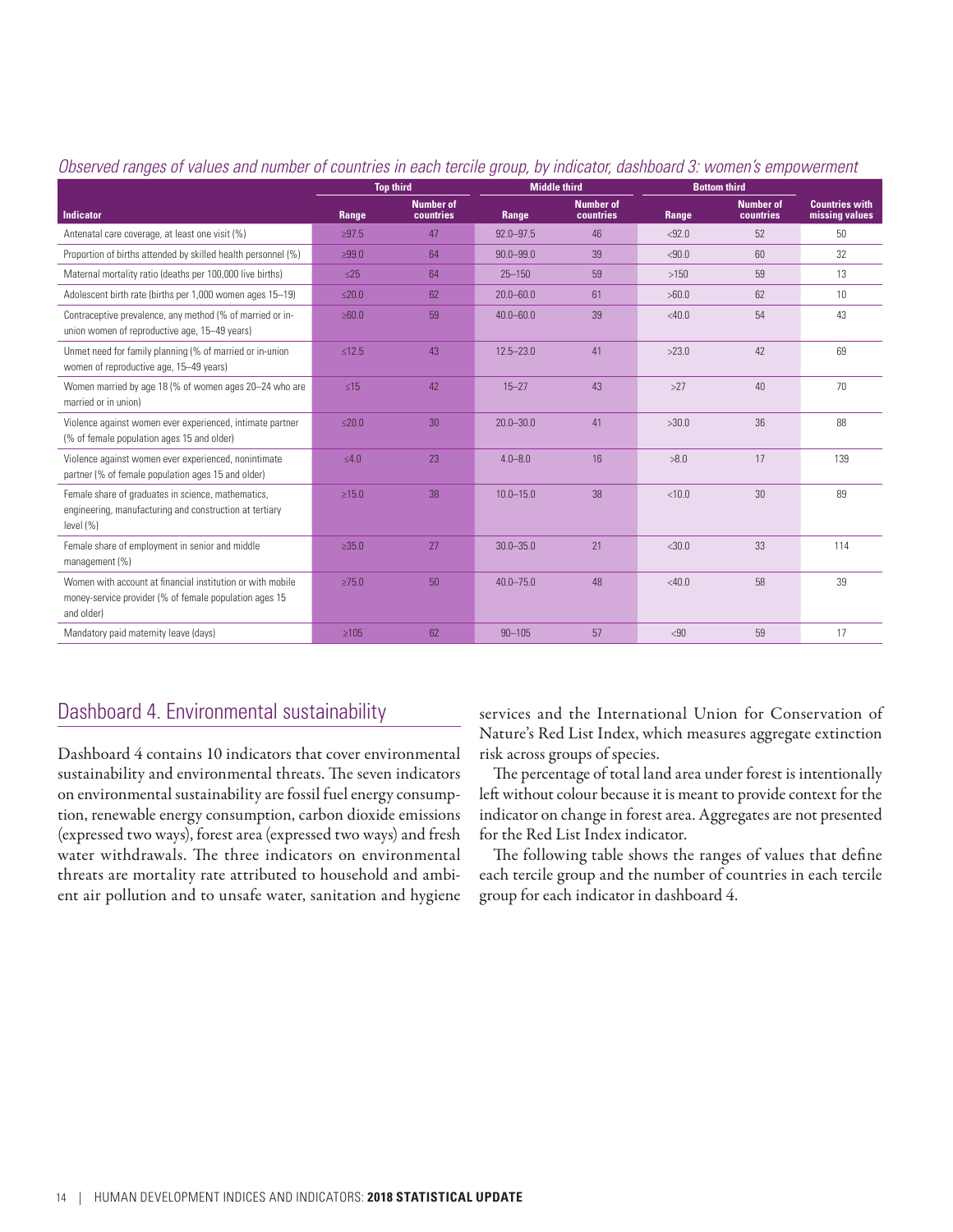|                                                                                                        | <b>Top third</b> |                                      | <b>Middle third</b> |                               | <b>Bottom third</b> |                               |                                         |
|--------------------------------------------------------------------------------------------------------|------------------|--------------------------------------|---------------------|-------------------------------|---------------------|-------------------------------|-----------------------------------------|
| <b>Indicator</b>                                                                                       | Range            | <b>Number of</b><br><b>countries</b> | Range               | <b>Number of</b><br>countries | Range,              | <b>Number of</b><br>countries | <b>Countries with</b><br>missing values |
| Fossil fuel energy consumption (% of total energy consumption)                                         | ≤60.0            | 44                                   | 60.0 to 85.0        | 46                            | >85.0               | 48                            | 57                                      |
| Renewable energy consumption (% of total final energy<br>consumption)                                  | >40.0            | 63                                   | 15.0 to 40.0        | 56                            | < 15.0              | 74                            | $\overline{\phantom{a}}$                |
| Carbon dioxide emissions, per capita (tonnes)                                                          | $\leq 1.0$       | 62                                   | 1.0 to 4.5          | 67                            | >4.5                | 64                            | 2                                       |
| Carbon dioxide emissions (kg per 2011 PPP \$ of GDP)                                                   | $\leq 0.15$      | 51                                   | 0.15 to 0.25        | 74                            | >0.25               | 62                            | 8                                       |
| Forest area (% of total land area)                                                                     |                  |                                      |                     |                               |                     |                               |                                         |
| Forest area, change (%)                                                                                | $\geq 4.0$       | 62                                   | $-3.0$ to 4.0       | 56                            | $<-3.0$             | 68                            | 9                                       |
| Fresh water withdrawals (% of total renewable water sources)                                           | $\leq 3.0$       | 36                                   | 3.0 to 14.0         | 34                            | >14.0               | 36                            | 89                                      |
| Mortality rate attributed to household and ambient air<br>pollution (per 100,000 population)           | $\leq 45.0$      | 59                                   | 45.0 to 115.0       | 63                            | >115.0              | 61                            | 12                                      |
| Mortality rate attributed to unsafe water, sanitation and<br>hygiene services (per 100,000 population) | $\leq 0.5$       | 68                                   | $0.5$ to $6.0$      | 52                            | >6.0                | 63                            | 12                                      |
| Red List Index (value)                                                                                 | $\ge 0.925$      | 56                                   | 0.825 to 0.925      | 73                            | < 0.825             | 66                            | $\Omega$                                |

## *Observed ranges of values and number of countries in each tercile group, by indicator, dashboard 4: environmental sustainability*

# Dashboard 5. Socioeconomic sustainability

Dashboard 5 contains 11 indicators that cover economic and social sustainability. The six indicators on economic sustainability are adjusted net savings, total debt service, gross capital formation, skilled labour force, export concentration index, and research and development expenditure. The five indicators on social sustainability are military expenditure, ratio of education and health expenditure to military expenditure, change in overall loss in HDI value due to inequality, change

in Gender Inequality Index value and change in income quintile ratio.

The military expenditure indicator is intentionally left without colour because it is meant to provide context for the indicator on education and health expenditure. Aggregates are not presented for export concentration index and change in income quintile ratio.

The following table shows the ranges of values that define each tercile group and the number of countries in each tercile group for each indicator in dashboard 5.

#### *Observed ranges of values and number of countries in each tercile group, by indicator, dashboard 5: socioeconomic sustainability*

|                                                                            | <b>Top third</b> |                                      | <b>Middle third</b>    |                               | <b>Bottom third</b> |                               |                                         |
|----------------------------------------------------------------------------|------------------|--------------------------------------|------------------------|-------------------------------|---------------------|-------------------------------|-----------------------------------------|
| Indicator                                                                  | Range            | <b>Number of</b><br><b>countries</b> | Range                  | <b>Number of</b><br>countries | Range               | <b>Number of</b><br>countries | <b>Countries with</b><br>missing values |
| Adjusted net savings (% of GNI)                                            | $\ge 12.0$       | 57                                   | 3.0 to 12.0            | 45                            | <3.0                | 51                            | 42                                      |
| Total debt service (% of exports of goods, services and<br>primary income) | $\leq 6.0$       | 38                                   | $6.0 \text{ to } 16.0$ | 38                            | >16.0               | 41                            | 78                                      |
| Gross capital formation (% of GDP)                                         | $\geq$ 25.0      | 67                                   | 20.0 to 25.0           | 58                            | < 20.0              | 49                            | 21                                      |
| Skilled labour force (% of labour force)                                   | $\geq 75.0$      | 51                                   | 40.0 to 75.0           | 41                            | >40.0               | 49                            | 54                                      |
| Concentration index (exports) (value)                                      | $≤0.200$         | 61                                   | 0.200 to 0.400         | 72                            | >0.400              | 58                            | 4                                       |
| Research and development expenditure (% of GDP)                            | $\geq 1.0$       | 39                                   | $0.3$ to $1.0$         | 51                            | < 0.3               | 36                            | 69                                      |
| Military expenditure (% of GDP)                                            |                  |                                      |                        |                               |                     |                               |                                         |
| Ratio of education and health expenditure to military<br>expenditure       | $\geq 10.0$      | 40                                   | 6.0 to 10.0            | 39                            | <6.0                | 38                            | 78                                      |
| Overall loss in HDI value due to inequality, average annual<br>change (%)  | $\leq -2.0$      | 51                                   | $-2.0$ to $-0.5$       | 37                            | $>-0.5$             | 44                            | 63                                      |
| Gender Inequality Index, average annual change (%)                         | $\leq -2.0$      | 47                                   | $-2.0$ to $-1.0$       | 50                            | $>-1.0$             | 47                            | 51                                      |
| Income quintile ratio, average annual change (%)                           | $\leq -1.0$      | 45                                   | $-1.0$ to 0.0          | 38                            | >0.0                | 41                            | 71                                      |